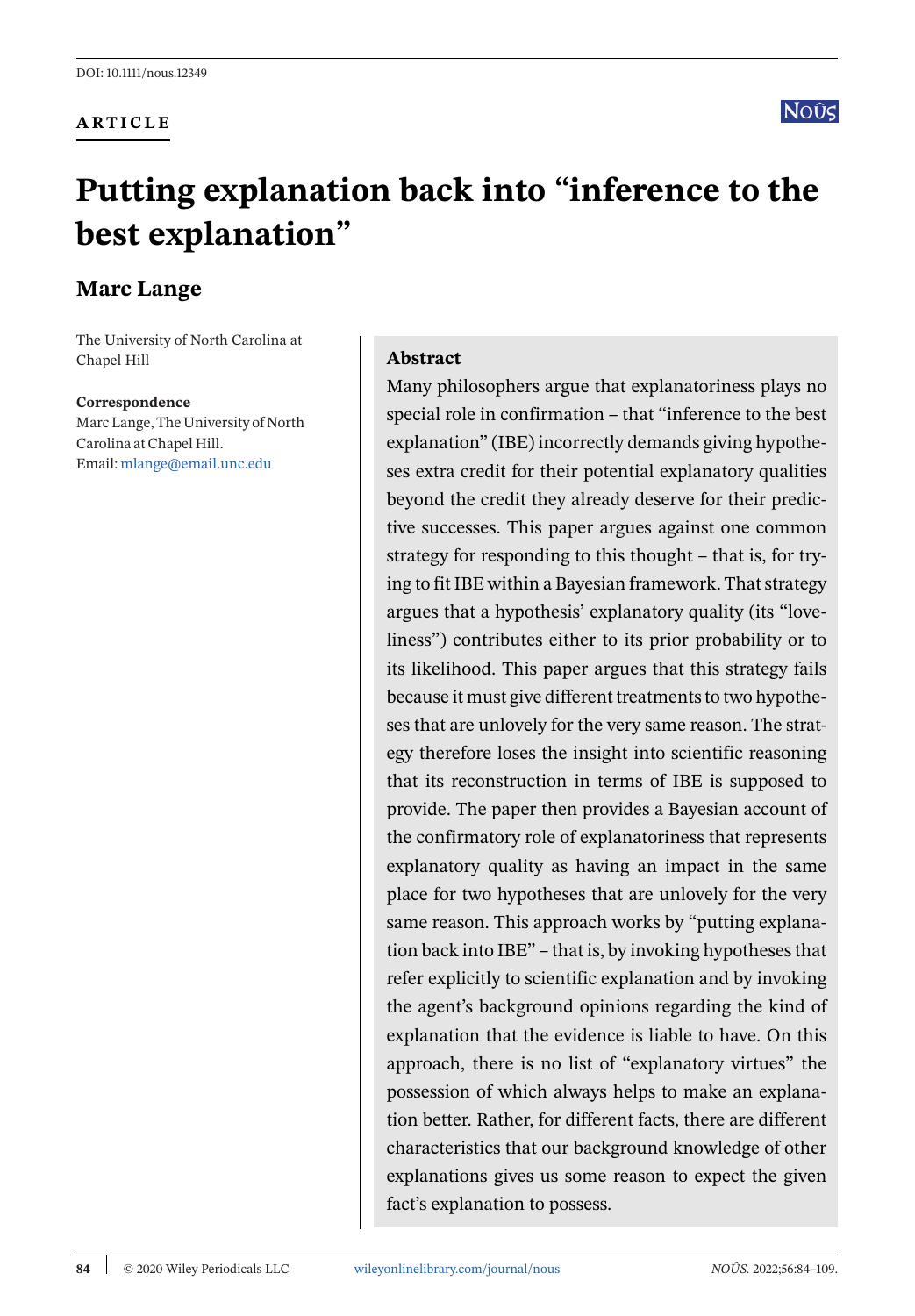# **1 INTRODUCTION**

Sometimes we argue that one hypothesis derives some plausibility over its rivals from the fact that the explanations it would give (if it were true) are better than those its rivals would give (if they were true). In arguing that evolution by natural selection derives support from the quality of the explanations it would give, Darwin notes that this kind of argument has often been used:

It can hardly be supposed that a false theory would explain, *in so satisfactory a manner as does the theory of natural selection*, the several large classes of facts above specified. It has recently been objected that this is an unsafe method of arguing; but it is a method used in judging of the common events of life, and has often been used by the greatest natural philosophers. The undulatory theory of light has thus been arrived at; and the belief in the revolution of the earth on its own axis was until lately supported by hardly any direct evidence. (Darwin, [1873:](#page-24-0)421, my emphasis)

Following Harman [\(1965\)](#page-24-0), philosophers have generally termed this "method of arguing" *inference to the best explanation* (IBE)[.](#page-18-0)

Views about IBE range widely. At one extreme, Harman [\(1965\)](#page-24-0) holds that all non-demonstrative inference is fundamentally IBE, a view that Lycan [\(2002:](#page-25-0)417) says is not widely accepted (calling it "ferocious explanationism"). At the opposite extreme, some philosophers follow van Fraassen [\(1980,](#page-25-0)1989) in denying that the explanatory quality of a hypothesis is ever an epistemic reason for according it greater credence:

Judgements of simplicity and explanatory power**...** are specifically human concerns, a function of our interests and pleasures, which make some theories more valuable and appealing to us than others. Values of this sort, however, ... cannot rationally guide our epistemic attitudes and decisions. For example, if it matters more to us to have one sort of question answered rather than another, that is no reason to think that a theory which answers more of the first sort of questions is more likely to be true (not even with the proviso "everything else being equal"). (van Fraassen, [1980:](#page-25-0)87)

Van Fraassen argues that for IBE to be rational, it would have to be rational for us to adopt the policy of awarding bonus credibility points to hypotheses for their explanatoriness, augmenting their degrees of credence beyond what Bayesian Conditionalization (BC) assigns them. Van Fraassen [\(1989:](#page-25-0)160–161) argues that any such policy is irrational, making one vulnerable to a dynamic Dutch Book. He argues that a hypothesis's making us feel good explanationwise is not any evidence of its truth. On his view, a scientist may use a hypothesis's explanatory quality as a reason (but not an *epistemic* reason) to accept the hypothesis. Many philosophers – including Achinstein [\(2013\)](#page-24-0), Salmon [\(2001a,](#page-25-0) [2001b\)](#page-25-0), and Sober [\(1990,](#page-25-0) [2015a\)](#page-25-0) – have agreed with van Fraassen that a hypothesis's explanatory quality is not an epistemic reason for believing in its truth.

My aim in this paper is to show that contrary to van Fraassen, IBE can be reconciled with BC. I defend IBE by arguing that under BC, the explanatoriness of some hypothesis can be a distinct epistemic reason for believing in its truth[.](#page-18-0) $^2$  I begin (in section 2) by clarifying what it would take for IBE to operate. For example, IBE permits explanatory quality to be overridden in theory choice by other considerations, and IBE can operate in confirmation that falls short of the full acceptance of any theory being confirmed. In section 3, I argue that a prominent strategy for reconciling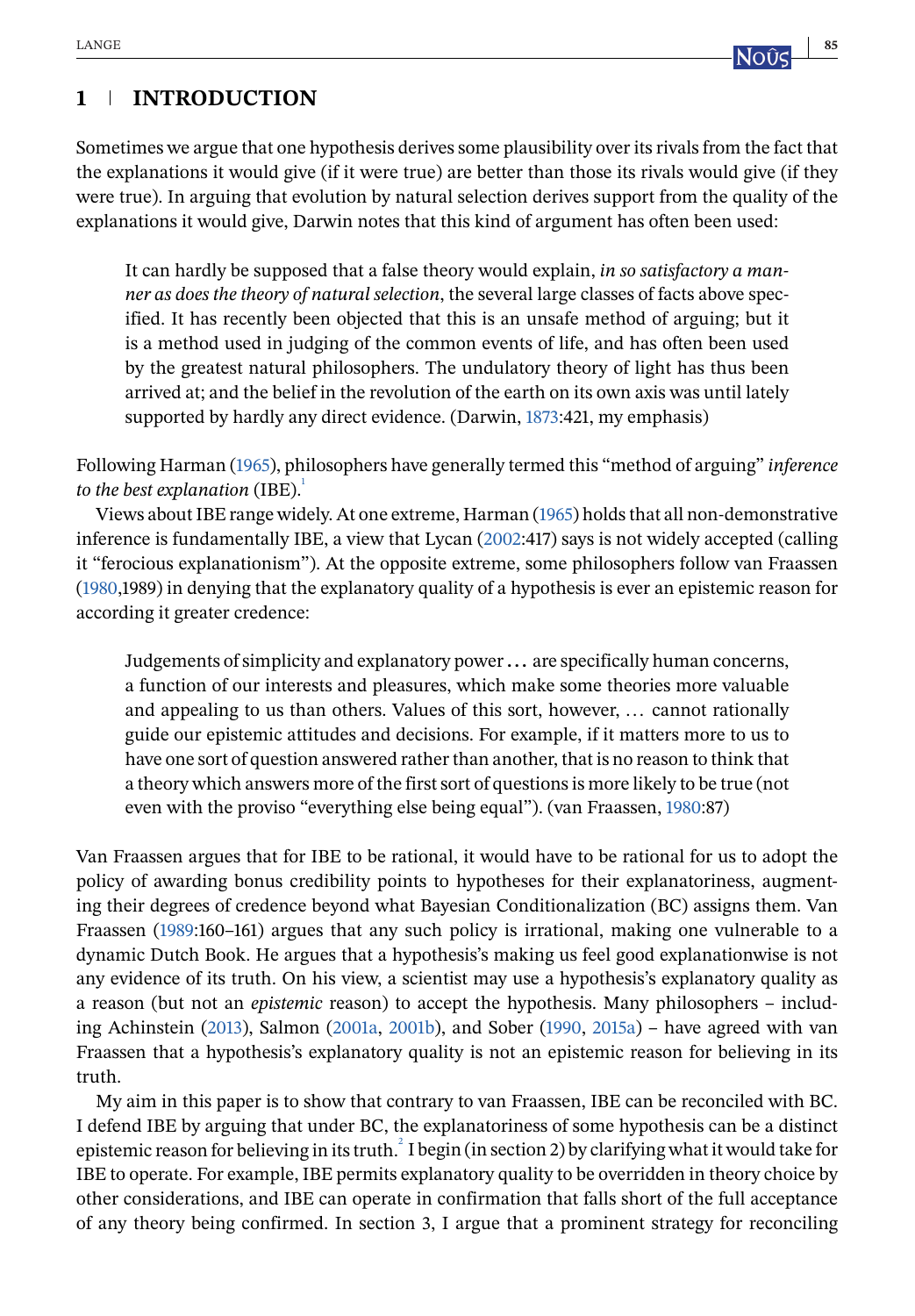IBE with BC – pursued by defenders of IBE such as Lipton [\(2001b\)](#page-25-0), McGrew [\(2003\)](#page-25-0), and Okasha [\(2000\)](#page-25-0) – pays an excessive price for fitting IBE into BC: it makes explanatory quality disappear as a distinct epistemic reason for placing greater confidence in a hypothesis. According to this strategy, the quality of the explanation that hypothesis H would give of evidence E has an impact on H's confirmation either by affecting H's "prior probability" pr(H) or by influencing H's "likelihood" pr(E|H), each of which figures in BC. I apply this strategy to the rivalry between the Copernican and Ptolemaic models of the heavens, where (as Darwin mentioned) explanatory considerations favored the Copernican model. I show that this strategy must treat *differently* various cases where explanatory considerations make *exactly the same* important contribution to confirmation. As a result, an important insight that IBE should bring to our understanding of scientific reasoning is lost under this strategy for combining IBE with BC. Ultimately, the problem with this strategy is that it assigns no confirmatory significance to explanatory quality *per se*, only to its surrogates  $pr(H)$  and  $pr(E|H)$ .

This problem can be avoided by putting explanation back into inference to the best explanation. In section 4, I describe one way in which H's explanatory quality *per se* can make a difference to H's confirmation and I show that this difference arises under BC. Roughly speaking, I argue that H may derive some credibility by virtue of its capacity (if true) to supply E with an explanation of the same kind as we have discovered certain other facts to have – where we judge it plausible that E would have whatever kind of explanation those other facts have. In such a case, the confirming evidence and background opinions essentially concern explanations. On this proposal, there is no list of "explanatory virtues" the possession of which always helps to make an explanation better. Rather (as is actually the case in science), for different facts E, there are different characteristics that our background knowledge of other explanations gives us some reason to expect E's explanation to possess. Therefore, to defend IBE, we do not need to find some way to argue that hypotheses displaying certain explanatory features tend more often to be true over the entire history of science. Rather, H's displaying certain explanatory features justifies our placing greater confidence in H because of our background beliefs regarding explanations of certain other facts like E.

Finally (in section [5\)](#page-16-0), I use this account to argue against the claim made by Earman and Roberts [\(2005\)](#page-24-0) that if the laws of nature fail to supervene on the Humean base, then we could never be epistemically justified on empirical grounds in believing certain facts to be laws (or in believing them not to be laws). IBE enables hypotheses positing laws to be confirmed by the discovery of certain other explanations. We have discovered that the reason why certain things *do not* happen is that they *cannot* happen – where the prohibitions in these explanations arise from mathematical necessities rather than natural laws. These explanations confirm some other hypotheses that (if true) would give similar explanations, but where these hypotheses posit natural laws (rather than mathematical necessities) as making certain things impossible. In this way, the explanatory qualities of certain hypotheses positing laws can count as epistemic reasons for believing them true. We thus have an account of how we discovered natural necessity: by IBE using background knowledge of explanations appealing to mathematical necessity.

## **2 WHAT IS IBE?**

In this section, I will identify what I take IBE to be. As I will explain, I construe IBE not as a mechanical rule of inference, but rather as a view about what counts as an epistemic reason for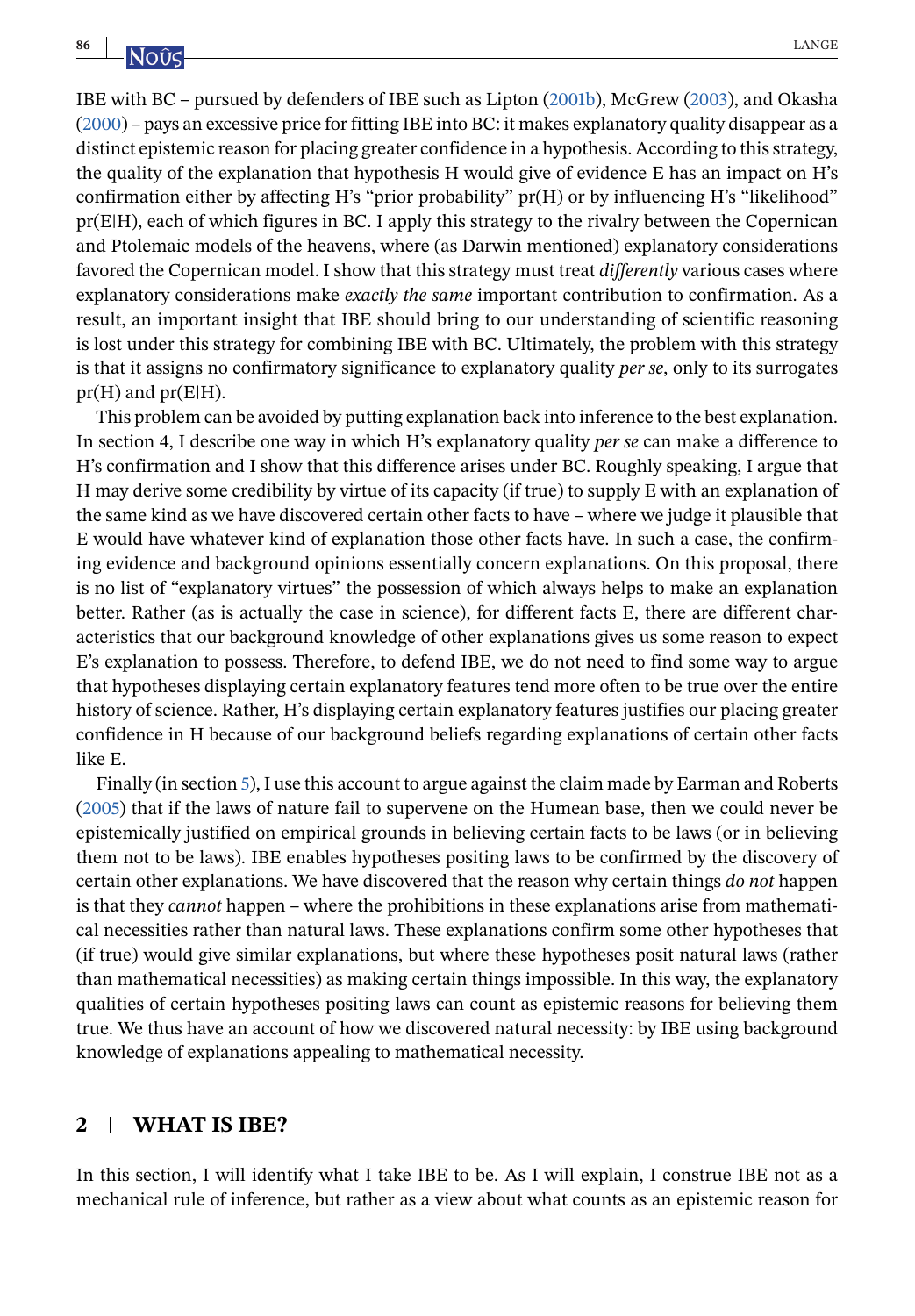placing some or another degree of confidence in a given hypothesis. IBE is the view that sometimes at least part of our epistemic justification for our degree of confidence in a given hypothesis is how well that hypothesis would explain a given piece of evidence. Accordingly, IBE entails that the fact that one hypothesis would (if it were true) give a better explanation of some evidence than another, incompatible hypothesis would (if it were true) can sometimes count as an epistemic reason for believing more strongly in the truth of the former hypothesis than in the truth of the latter hypothesis.

I see this view as precisely what van Fraassen [\(1989:](#page-25-0)149) identifies as the most "sophisticated" form of IBE against which he argues. As he describes the view to which an advocate of IBE should "retrench":

"Inference to the Best Explanation" was a misnomer, and the rule properly understood leads to a revision of judgement much more modest than inference to the truth of the favoured hypothesis ... Despite its name, it is not the rule to infer the truth of the best available explanation. That is only a code for the real rule, which is to allocate our personal probabilities with due respect to explanation. Explanatory power is a mark of truth, not infallible, but a characteristic symptom. ... IBE would be a recipe for adjusting our personal probabilities while respecting the *explanatory* (as well as predictive) success of hypotheses. (van Fraassen, [1989:](#page-25-0)145–6,149)

Van Fraassen then argues that since IBE demands giving hypotheses credit for their explanatory success over and above the credit they receive for their predictive success, IBE endorses the policy of giving hypotheses bonus points for their explanatory quality over and above the points awarded them by BC for their predictive success. As I mentioned earlier, this policy is the target of van Fraassen's central critique of IBE. (Ultimately, I argue below that contrary to van Fraassen, IBE does not require such bonus credibility points – points beyond what BC would accord hypotheses. But I agree with van Fraassen that IBE does require that hypotheses be rewarded for their explanatory quality *per se*.)

One important aspect of IBE (as so construed) is that explanatory quality is "*a* mark of truth" (my emphasis) – just one mark among many. IBE permits explanatory considerations to be overridden by other considerations so that the "best explanation" of one fact need not be the most plausible hypothesis all things considered. Even while recognizing the support bestowed on a given hypothesis by its capacity (if true) to give a good explanation of some fact, we may justly regard a competing hypothesis that would not "best explain" that fact as nevertheless better supported by the entire body of available evidence.

For instance, although the Sun's diameter is about 400 times greater than the Moon's, it is on average about 400 times farther away, so – remarkably – they have nearly equal angular diameters in Earth's sky. (Hence the Moon is just the right apparent size to cover the Sun's disk without covering the Sun's corona, producing spectacular solar eclipses.) The equality of their angular diameters would be better explained by some theory ascribing their diameters and distances to some common cause than by the theory that this equality is coincidental. Yet all things considered, the coincidence theory is better confirmed (Naeye, [2000:](#page-25-0)94). This judgment is compatible with IBE in the form that van Fraassen entertains and Lipton (in his most careful formulations) defends: "The distinctive claim of Inference to the Best Explanation is that we use judgements of the quality of potential explanations as a guide to likeliness or probability" (Lipton, [2001b:](#page-25-0)97).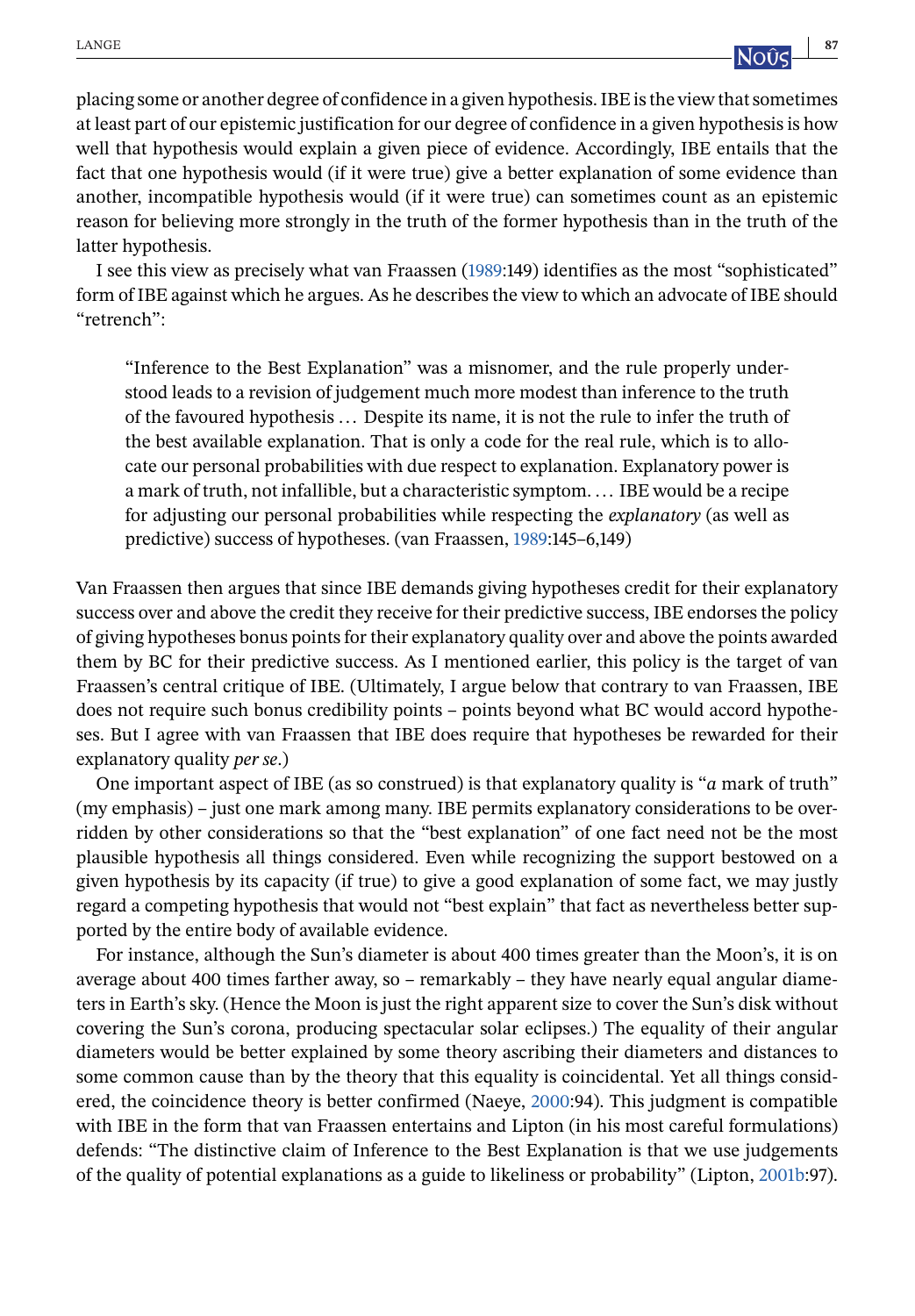*A* guide – not the sole guide or "the whole story about the assessment of scientific hypotheses"  $(Lipton, 2001b:93)$  $(Lipton, 2001b:93)$  $(Lipton, 2001b:93)$ [.](#page-18-0)

It is incorrect, then, to interpret van Fraassen as Okasha [\(2000:](#page-25-0)698) does: as saying that "the retrencher does not need to hold that the best explanation deserves a high epistemic probability, only that it deserves a higher epistemic probability than alternative, less good explanations." Even this latter contention goes beyond the retrencher's conception of IBE; the retrencher recognizes that other considerations may override explanatory quality, making the best potential explainer less plausible overall than "alternative, less good explanations." Nevertheless, Okasha is correct that on the most "sophisticated" version of IBE entertained by van Fraassen, the hypothesis that would give the best explanation (if that hypothesis were true) need not deserve a high epistemic probability and, in particular, may have insufficient support to justify being accepted. In this respect, "*inference* to the best explanation" is a misnomer.

Let us continue refining what IBE consists in. Denying that IBE requires accepting the best of a "bad lot," Lipton [\(2001b:](#page-25-0)104; cf. [2004:](#page-25-0)154) says: "'Inference to the Best Explanation' must thus be glossed by the more accurate but less memorable phrase, 'inference to the best of the available competing explanations, when the best one is sufficiently good'." But this is still not the right way to express IBE. That the best explanation would be a "sufficiently good" *explainer* (if it were true) does not ensure that it is plausible enough, *all things considered*, to justify being accepted. Furthermore, we should not understand IBE as "inference to the best of the available competing explanations, when the best one is sufficiently good" even if we interpret "sufficiently good" as meaning "sufficiently plausible, all things considered" rather than as "sufficiently good at explaining, if true." IBE does not require that explanatory quality be the sole criterion for judging whether a hypothesis that is plausible (all things considered) should be accepted.

Lipton's formulation is not only too strong, but also too weak. As I mentioned, IBE says that the quality of the explanation that some hypothesis would give (if it were true) can count as an epistemic reason for our having a given degree of confidence in the hypothesis, even when we lack sufficient reason to justify accepting (i.e., inferring to) the hypothesis. As McGrew [\(2003:](#page-25-0)555) puts it, Lipton's view in the passage I just quoted "is tantamount to saying that when the data are sparse, the [explanatory] virtues are worthless: they can do no epistemic work until there are enough of them in place to justify a definite conclusion." (Lipton is not the only one who officially restricts IBE to cases of acceptance; Thagard [\(1978:](#page-25-0)77) likewise characterizes IBE as "accepting a hypothesis on the grounds that it provides a better explanation... ".)

Lipton [\(2004:](#page-25-0)59) defines the "most lovely" hypothesis (among various rivals) as the hypothesis that "would, if correct, be the most explanatory or provide the most understanding." Thus, "loveliness" is explanatory quality – "a measure of how good a potential explanation is, of how much understanding it would provide if it is or if it were an actual explanation" (Lipton, [2001b:](#page-25-0)119). Expressed in terms of loveliness, then, I construe IBE as the view that loveliness is a distinct epistemic virtue – that at least part of our justification for our degrees of confidence in certain hypotheses is their loveliness[.](#page-18-0)

Lipton [\(2001b:](#page-25-0)93–4, 105) emphasizes that loveliness must be distinguished from likeliness, since IBE would shed no light on confirmation if it were the view that (at least part of) our justification for our degree of confidence in a given hypothesis is its likeliness. I will now argue that on one popular strategy for reconciling IBE with BC, we would again lose the light that IBE is supposed to shed on the way that explanatory quality functions in confirmation.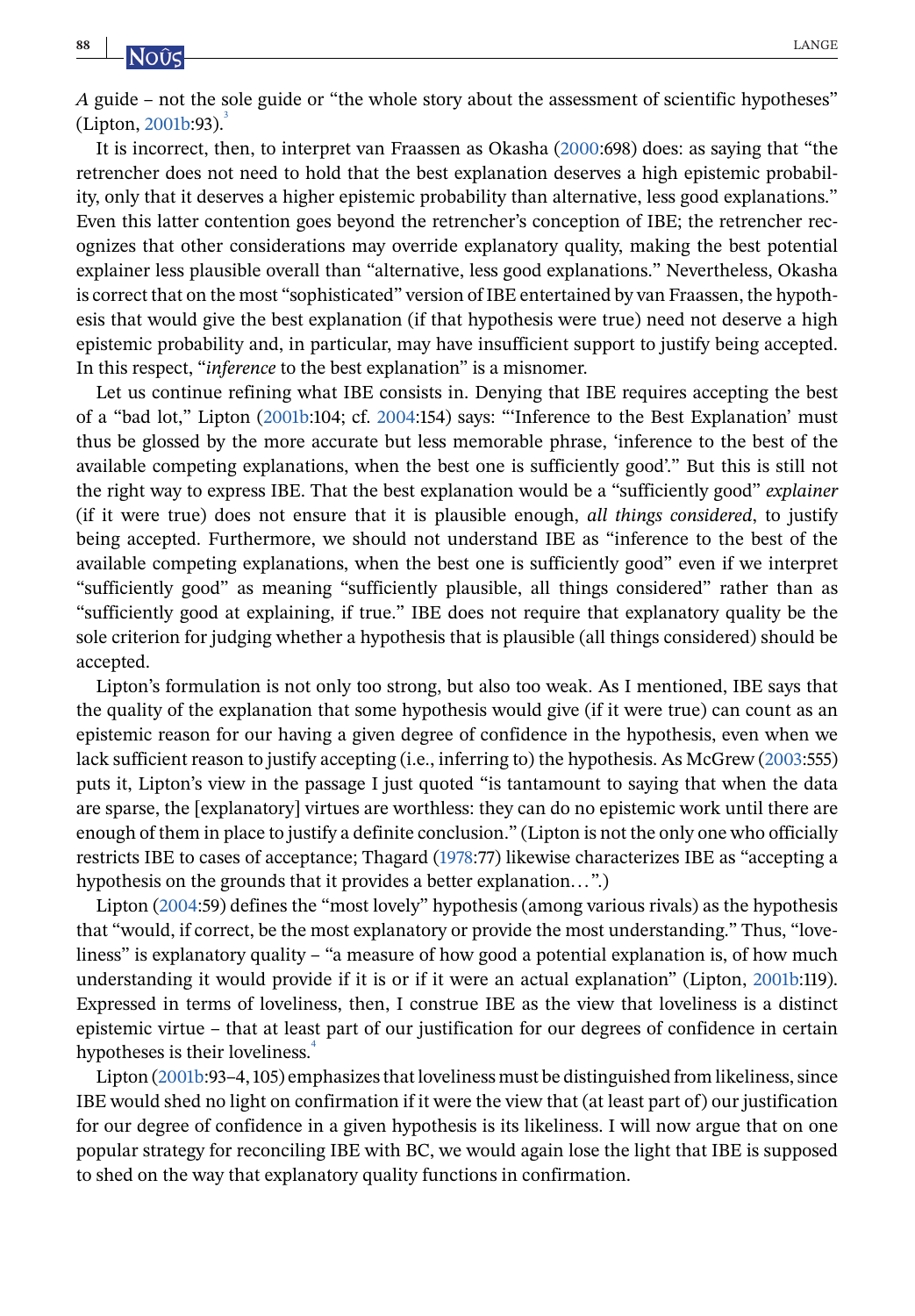# **3 HOW EXPLANATION THREATENS TO DISAPPEAR FROM "INFERENCE TO THE BEST EXPLANATION"**

Lipton [\(2001b:](#page-25-0)105) remarks that those who embrace IBE owe us an account of the factors that make a hypothesis more or less lovely (i.e., that contribute to a putative explanation's goodness). Harman [\(1965:](#page-24-0)89), for instance, mentions simplicity, plausibility, scope of explanation, and lack of ad hocness. However, Salmon [\(2001b:](#page-25-0)125) rightly notes that plausibility and lack of ad hocness "pertain directly to prior probabilities; indeed, I would take plausibility to be the very same thing as prior probability." If this is loveliness, then loveliness threatens to become nothing but likeliness. In that case, as we saw at the end of the previous section, IBE would shed no light on confirmation. Lipton [\(2001b:](#page-25-0)106) offers a somewhat different list of explanatory virtues: "Better explanations explain more types of phenomena, explain them with greater precision, provide more information about underlying mechanisms, unify apparently disparate phenomena, or simplify our overall picture of the world."

Of course, after identifying the explanatory virtues, an account of IBE should reveal why we should regard them as guides to the truth[.](#page-18-0) Salmon maintains that loveliness does not make a hypothesis more plausible: "*explanatory* beauty does not enter into our choice of the hypothesis as most likely" (Salmon, [2001a:](#page-25-0)74). Likewise, Achinstein [\(2013:](#page-24-0)114), after quoting van Fraassen approvingly, writes that loveliness is not an epistemic virtue: "'Loveliness' makes for a better theory, not for a believable or more believable one." Salmon maintains that BC leaves no work for IBE to do in helping us to understand confirmation: "Bayesian confirmation can account for the probabilistic evaluation of the statements that are employed in constructing explanations. ... The probabilities that enter into Bayes's theorem refer to epistemic, not explanatory, virtues" (Salmon, [2001a:](#page-25-0)88).

Some of IBE's supporters have attempted to defend it from this charge by arguing that IBE has a place within the Bayesian approach. The obvious suggestion for them to make is that H's loveliness in how it would explain E makes itself felt in BC by contributing either to H's prior probability pr(H) or to H's likelihood pr(E|H) – always to one or to the other factor (or to both), but to different factors in different cases. In particular, Lipton [\(2004\)](#page-25-0), McGrew [\(2003\)](#page-25-0), and Okasha [\(2000\)](#page-25-0) propose that  $T_1$ 's being more lovely than  $T_2$  in its explanation of E entails that either  $pr(T_1) > pr(T_2)$  or  $pr(E|T_1)$  >  $pr(E|T_2)$ . For instance, Okasha [\(2000:](#page-25-0)73) writes:

The correct way of representing IBE, I suggest, views the goodness of explanation of a hypothesis *vis-à-vis* a piece of data as reflected in the prior probability of the hypothesis  $P(H)$ , and the probability of the data given the hypothesis  $P(e/H)$ . The better the explanation, the higher is one or both of these probabilities. Relative to this account, favouring a hypothesis on the grounds that it provides a better explanation of one's data than other hypotheses, and indeed making it a rule to do so, is perfectly consistent with Bayesian principles.

Lipton and McGrew also suggest that (in Lipton's [\(2001b:](#page-25-0)111) words) loveliness "is in fact the scientists' guide to" prior probability or likelihood (as the case may be) in that H's loveliness is often more epistemically accessible to an ordinary epistemic agent than her own personal prior probability and likelihood. For instance, Lipton [\(2001b:](#page-25-0)111–112) writes: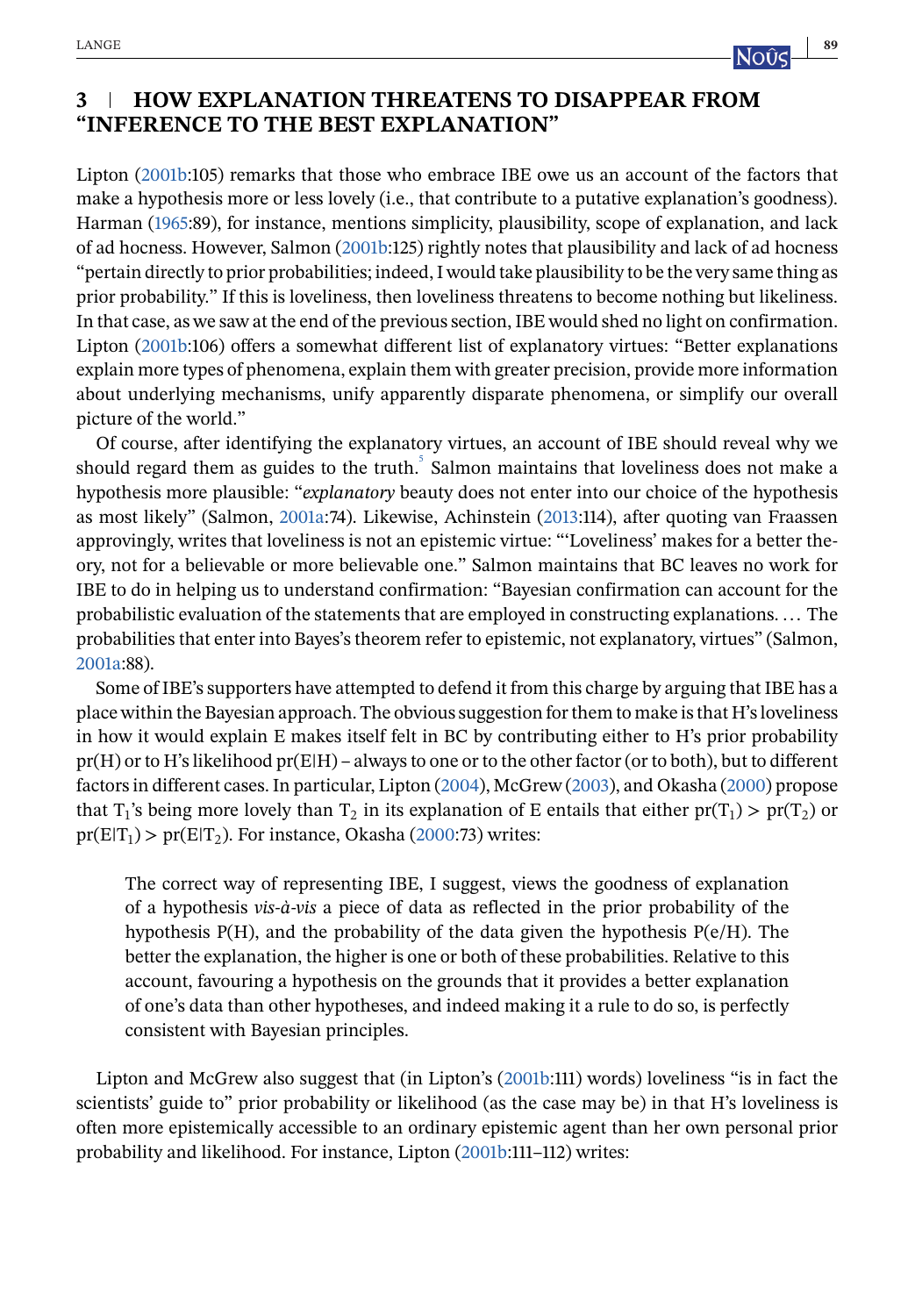On this proposal, the resulting transition of probabilities in the face of new evidence might well be just as the Bayesian says, but the mechanism that actually brings about the change is explanationist. ... What would be required, I think, is that lovelier explanations tend to make what they explain likelier (even if high likelihood is no guarantee of good explanation), and that we sometimes exploit this connection by using judgements of loveliness as a barometer of likelihood. For example, when we consider the loveliness of a potential causal explanation, we may consider how the mechanism linking cause and effect might run, and in so doing we are helped in forming a judgement of how likely the cause would make the effect and how unlikely the effect would be without the cause. ... Explanatory loveliness is used as a symptom of likelihood, and likelihoods help to determine ... posterior probability. This is one way Inference to the Best Explanation and Bayesianism may be brought together.

Although this example involves scientists using H's loveliness as a guide to pr(E|H), scientists in other cases (according to Lipton) use H's loveliness as a guide to pr(H) because "the priors assigned to competing explanations ... were themselves generated in part with the help of explanatory considerations" (Lipton, [2001b:](#page-25-0)113).

I will devote this section to examining this view more closely and, ultimately, to arguing that this view fails to capture the role in confirmation that is played by considerations of explanatory quality ("loveliness"). To begin with, is  $H_1$ 's being lovelier than  $H_2$  in its potential explanation of E extensionally equivalent to  $pr(H_1) > pr(H_2)$  or  $pr(E|H_1) > pr(E|H_2)$ ? No, since it can be that H has a high prior probability and E is likely given H although H's truth would not explain E. For instance, if E is that it will rain in Seattle on a given future date and H is that the streets will be wet there on that date, then H (even if true) would not explain E and yet both pr(H) and pr(E|H) are high. But advocates of this view recognize this possibility. They argue that their view does not require that H<sub>1</sub>'s having higher loveliness than H<sub>2</sub> be *necessary* for  $pr(H_1) > pr(H_2)$  or  $pr(E|H_1)$  >  $pr(E|H_2)$ . Their view requires only that  $H_1$ 's having higher loveliness than  $H_2$  be *sufficient* for  $pr(H_1)$  >  $pr(H_2)$  or  $pr(E|H_1)$  >  $pr(E|H_2)$  – and, perhaps, that loveliness tend to be epistemically more accessible than these factors – since sufficiency is enough for higher loveliness always to be manifested in one or another factor in BC[.](#page-19-0)

In making this point, Okasha [\(2000:](#page-25-0)705) is nicely explicit in the course of rejecting an objection to his view:

Objection...: but there are many cases where both  $P(T)$  and  $P(e/T)$  are high, and yet T does not explain e at all, less still provide the best explanation of e. Reply: true but irrelevant. Certainly, T can be a well-established theory which entails but fails to explain e, as many counterexamples to the D-N model of explanation show; in such a case,  $P(T)$  will be high and  $P(e/T)$  equal to one. But this does not undermine my proposed way of modelling IBE in Bayesian terms. It only highlights the obvious fact that not all cases of updating by Bayesian conditionalization involve explanatory considerations. My claim is that when scientists do attach confirmatory weight to a theory because the theory yields a better explanation of the evidence than rival theories, this piece of reasoning can be given a plausible reconstruction in Bayesian terms. That is compatible with allowing that not all cases of conditionalization are cases of IBE. So the fact that high values for  $P(T)$  and  $P(e/T)$  do not suffice for T to explain e is not to the point. ... What my position does require is this: if one regards T1 as a better explanation of e than T2, then one must either set  $P(e/T1) > P(e/T2)$ , or  $P(T1) > P(T2)$ , or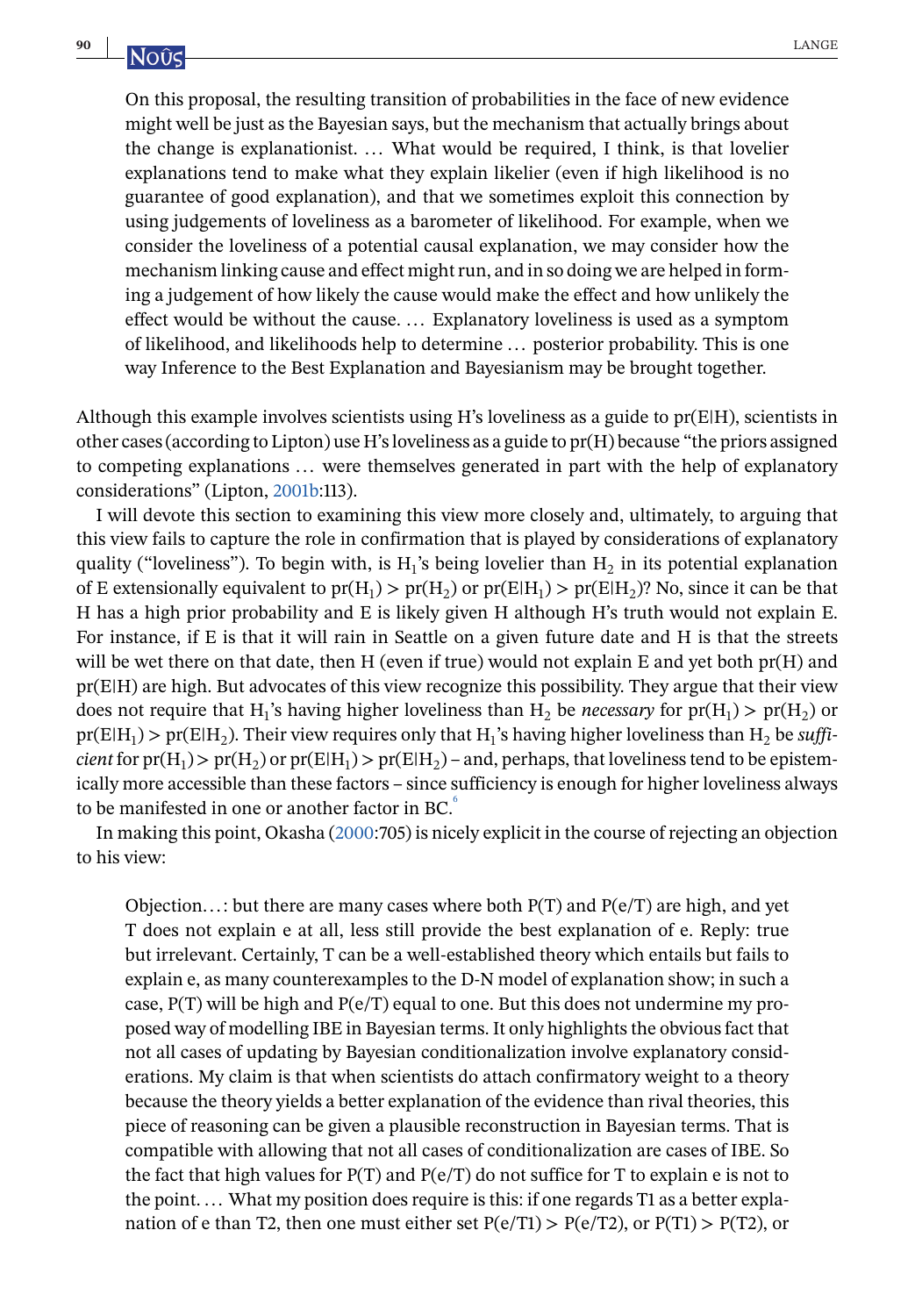both. This is crucial to my proposed reconciliation of IBE with Bayesianism, and it seems perfectly reasonable. Indeed, it is hard to see what it could mean to believe that T1 explains e better than T2 if one's personal probability function satisfied neither of the above inequalities.

However, the claim that Okasha says his position requires is implausible. Suppose  $T_1$  is that Jones comes in contact with some infected matter, E is that Jones is afflicted with the infection, and  $T_2$  is that Jones's blood contains antibodies to the infection. We can have  $pr(E|T_1) < pr(E|T_2)$  and  $pr(T_1) < pr(T_2)$  even though  $T_1$  explains E better than  $T_2$  does – since  $T_2$  cannot explain E; on the contrary, E causes and hence can explain  $T_2$ . For instance, we can have  $pr(E|T_1) = .2 < .4 = pr(E|T_2)$ and  $pr(T_1) = .01 < .1 = pr(T_2)$  while  $T_1$  causes E (we can have  $pr(E|T_1) = .2 > .1 = pr(E)$ , for those interested in the probabilities, by having  $pr(E|\sim T_1) = .09898...$ ) and E causes  $T_2$  (we can have  $pr(T_2|E) = .4 > .1 = p(T_2)$  by having  $pr(T_2|\sim E) = .06666...$ ).

Perhaps Okasha intends to claim that if one regards  $T_1$  (if true) as a better explanation of E than  $T_2$  (if true), *but one believes that*  $T_2$  *(if true) would explain E*, then one must either set  $pr(E|T_1) > pr(E|T_2)$  or  $pr(T_1) > pr(T_2)$ [.](#page-19-0) This restricted claim would not be undermined by the example I just gave, since in that example, one does not believe that  $T_2$  (if true) would explain E. However, the italicized restriction may seem inappropriate in a view that is supposed to make explanatory quality count as an epistemic reason in favor of believing (or according higher credence to) a hypothesis. If  $T_1$ 's capacity (if true) to give a better explanation of E than  $T_2$  (if true) can sometimes count as a reason favoring belief in  $T_1$  over  $T_2$  even when  $T_2$  (if true) would explain E, then why wouldn't this explanatory consideration sometimes count as a reason favoring  $T_1$  over  $T_2$  when  $T_2$  (even if true) would not explain E and  $T_1$  (if true) would explain E – and so perforce  $T_1$ (if true) gives a better explanation of E than  $T_2$  (if true)? Sober [\(2015a\)](#page-25-0) thinks that it is a problem for IBE that it incorrectly entails that a hypothesis that would (if true) explain E is always better confirmed by E than a rival hypothesis that (even if true) would not explain E. Sober compares "T is true" to "T is empirically adequate" and to "T is false in what it says about unobservables but true in what it says about observables." He points out that although neither of the latter two hypotheses can explain why T has been empirically successful so far, we have

pr(T has been empirically successful so far  $\mid$  T is true) =

pr(T has been empirically successful so far  $\mid$  T is empirically adequate) =

pr(T has been empirically successful so far  $\vert$  T is false in what it says about unobservables but true in what it says about observables)

and so, Sober [\(2015a:](#page-25-0)913) concludes, the "likelihood principle" (that E favors  $T_1$  over  $T_2$  to the extent that  $pr(E|T_1) > pr(E|T_2)$ ) undercuts IBE: "the law of likelihood does not care about 'explanation'." We could add that there is nothing to prevent  $pr(T \text{ is true})$  from being less than  $pr(T \text{ is}$ empirically adequate) and pr(T is false in what it says about unobservables but true in what it says about observables). So by the same reasoning (extended to encompass the priors as well as the likelihoods), BC joins the law of likelihood in not caring about explanation – undermining Okasha's strategy for incorporating IBE within BC, unless his claim is restricted to the case where any of the rival hypotheses would (if true) explain E. But Sober apparently sees no motivation from IBE for imposing this restriction: IBE should favor a good explainer over a non-explainer for the same reason as it favors a good explainer over a less good one.

More importantly, even as restricted to cases where  $T_2$  (if true) would explain E, it is implausible to claim (with Okasha, Lipton, and McGrew) that if one regards  $T_1$  (if true) as a better explanation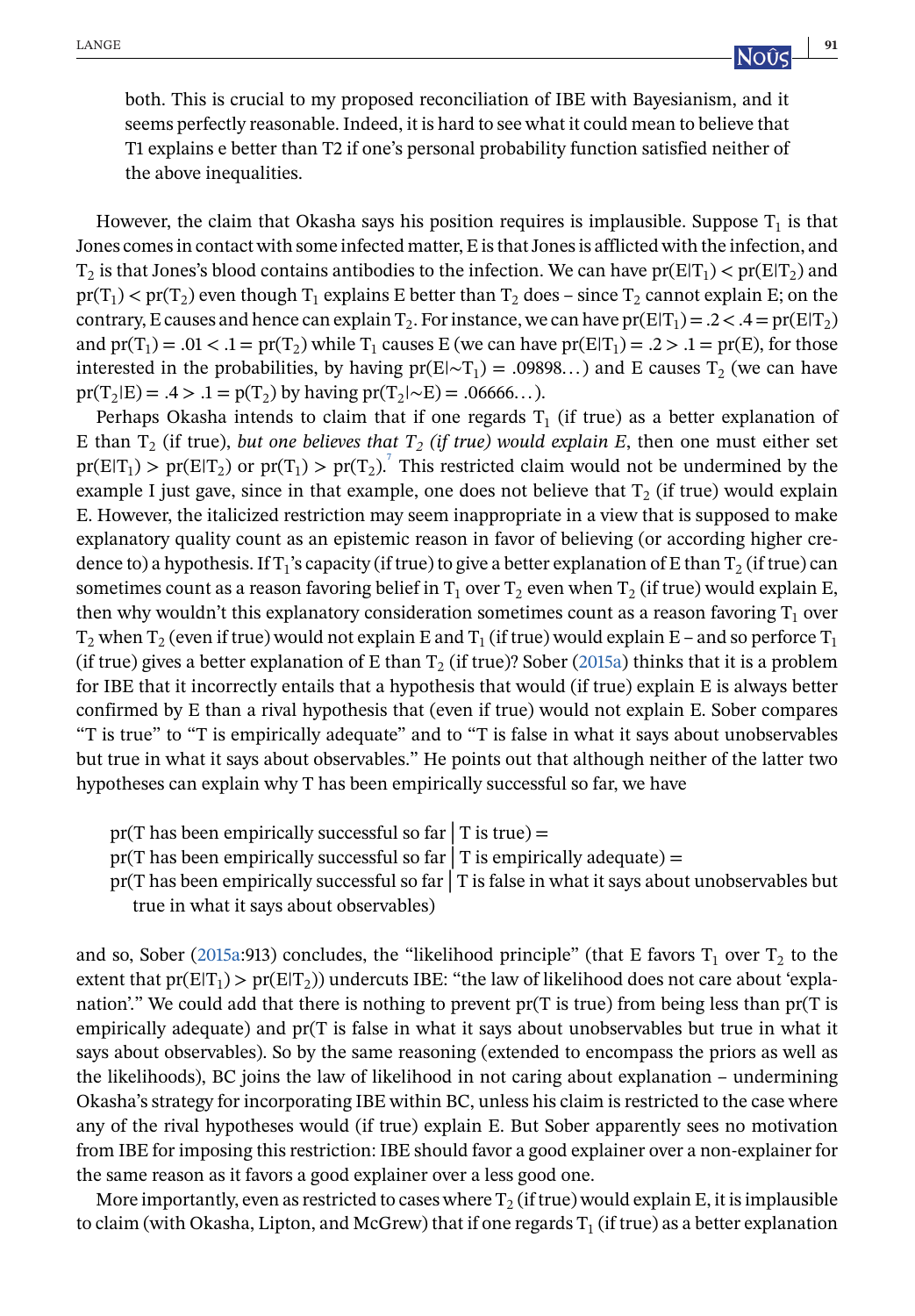of E than  $T_2$  (if true), then one must either set pr(E|T<sub>1</sub>) > pr(E|T<sub>2</sub>) or pr(T<sub>1</sub>) > pr(T<sub>2</sub>). Higher loveliness (between two rival hypotheses that each would explain, if true) is not always accompanied by either higher likelihood or higher prior probability. As we saw in the previous section, IBE permits explanatory considerations to be overridden by other considerations so that the "best explanation" need not be the most plausible hypothesis all things considered. Therefore, even if  $T_1$ 's loveliness contributes toward pr( $T_1$ ) or toward pr( $E|T_1$ ), other factors could override its contribution so that neither  $pr(E|T_1)$  >  $pr(E|T_2)$  nor  $pr(T_1)$  >  $pr(T_2)$ . It is easy to imagine this happening in the case we discussed in the previous section: where E is that the Sun's and Moon's angular diameters in the Earth's sky are about equal,  $T_1$  is a proposed explanation that depicts the two diameters as having an important common cause, and  $T_2$  is a rival proposed explanation that depicts the two diameters' equality as coincidental. As a second example, suppose P is the Ptolemaic geocentric model of the heavens, which puts a certain period (about 365 days) in the separate models of the positions of the Sun and various planets, but gives no common reason why this period appears in all of them. Suppose C is the Copernican heliocentric model of the heavens, which proposes a common reason why that period appears in all of these models (namely, because it is really the Earth's orbital period, not the periods of each of various unconnected crystalline spheres). We can well imagine a scientist (after Copernicus and before Galileo's telescopic discoveries) taking the Copernican model as better at explaining the appearances than the Ptolemaic model (just as in 1596 Kepler [\(1981:](#page-24-0)75-6, 81; cf. Jardine, [1984:](#page-24-0)141,145) did). Nevertheless, the scientist's opinions might well be that  $pr(P) > pr(C)$ , by virtue of P's fitting and C's failing to fit with accepted (Aris-totelian) physics (as in Ptolemy, [1984:](#page-25-0) 45[\)](#page-19-0) $^\circ$  and also that pr(E|C) is no higher than pr(E|P) since C and P "save the phenomena" about equally well (Gingerich,  $1975:86$  $1975:86$ )[.](#page-19-0)

Because the priors and likelihoods lump together explanatory considerations with all of the other factors relevant to confirmation, I deny that if  $T_1$  gives a lovelier explanation than  $T_2$ , then its prior or its likelihood must be higher. But I think that Okasha is mistaken in regarding this conditional as required by his general strategy for integrating IBE within BC. That strategy, as I understand it, is to regard loveliness as *contributing* to the prior or the likelihood. Its contribution, as we have seen, can be outweighed by others; loveliness is not the only relevant consideration. But all that is required to vindicate IBE, on this strategy, is for loveliness to make *some* contribution (even if outweighed) in every case; a hypothesis must get some credit for its loveliness, and the only kinds of credit available under BC are in terms of the prior or the likelihood. This view would entail that in a case where  $T_1$ 's greater loveliness is the *principal* relevant factor, then either  $pr(T_1)$  >  $pr(T_2)$  or  $pr(E|T_1)$  >  $pr(E|T_2)$ . But otherwise, this disjunction need not hold even though IBE correctly identifies loveliness as among the factors responsible for the priors and likelihoods.

Having now arrived at this refined version of the approach pursued by Lipton, McGrew, and Okasha, I will devote the remainder of this section to arguing that even this refined approach is inadequate to vindicate IBE. One way of expressing the problem is that this account must treat differently various cases in which explanatory considerations make exactly the same important contribution to confirmation. In particular, this account must regard loveliness as in some cases contributing to priors and in other cases contributing to likelihoods even when the explanatory considerations in the cases are exactly the same and so should be understood as playing the same role in confirmation. IBE properly treats as alike various cases that the account I have just described must treat differently. Therefore, an important insight that IBE should supply to our understanding of scientific reasoning is lost under the above strategy for assimilating IBE to BC.

For example, let's return to the Copernican model's explanatory superiority over the Ptolemaic model that depicts the planets as moving on small circles ("epicycles") whose centers orbit the Earth (see Figure [1\)](#page-9-0). As the evidence, take the long-known fact that a "superior planet" (that is, a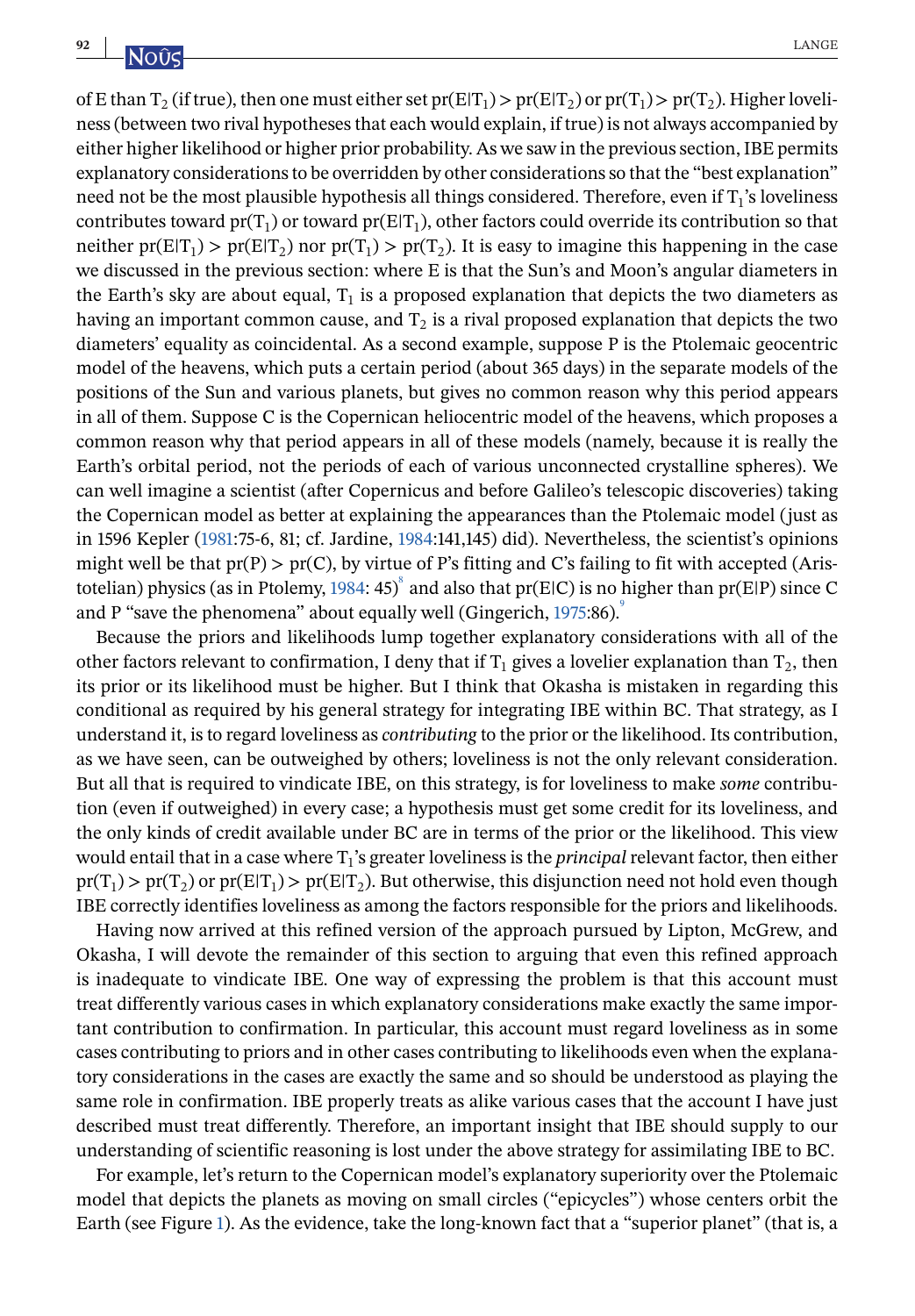<span id="page-9-0"></span>**FIGURE 1** A superior planet at opposition to the Sun on the Ptolemaic model. The Sun orbits Earth while the planet orbits on an epicycle, the center (K) of which orbits Earth on a larger circle. As long as the orbital velocities are fine-tuned so that the line from K to the planet remains parallel to the line from the Earth to the Sun, the planet will reach perigee (the point on its epicycle that is closest to Earth) exactly at opposition. The two lines must turn synchronously



**FIGURE 2** Perigee on the Copernican model occurs automatically at opposition. If the planet were anywhere else on its orbit (with the Earth's position unchanged), then the planet would be farther from the Earth and no longer at opposition

planet that takes more than one earth-year to complete one circuit through the zodiac in Earth's night sky – for instance, Mars, Jupiter, and Saturn) is at "opposition" (opposite the Sun, as seen from Earth – rising in Earth's sky at sunset and setting at sunrise) exactly when the planet becomes brightest as seen from Earth and so when it is at its "perigee" (its closest approach to Earth). The Ptolemaic model can explain this correlation, but only by making each superior planet's epicycle turn at the same rate (angular velocity) as the Sun orbits the Earth.

In contrast, the correlation between opposition and perigee falls immediately out of the geometry of the Copernican model (see Figure 2); the correlation would hold no matter what the orbital velocities were (as long as the Earth sometimes passes between the superior planet and the Sun). The Copernican model (if true) explains the opposition/perigee correlation without having to posit any special fine-tuning of the orbital parameters, any suspicious correlation among the angular velocities of different planets' epicycles, or any mysterious incorporation of the Sun's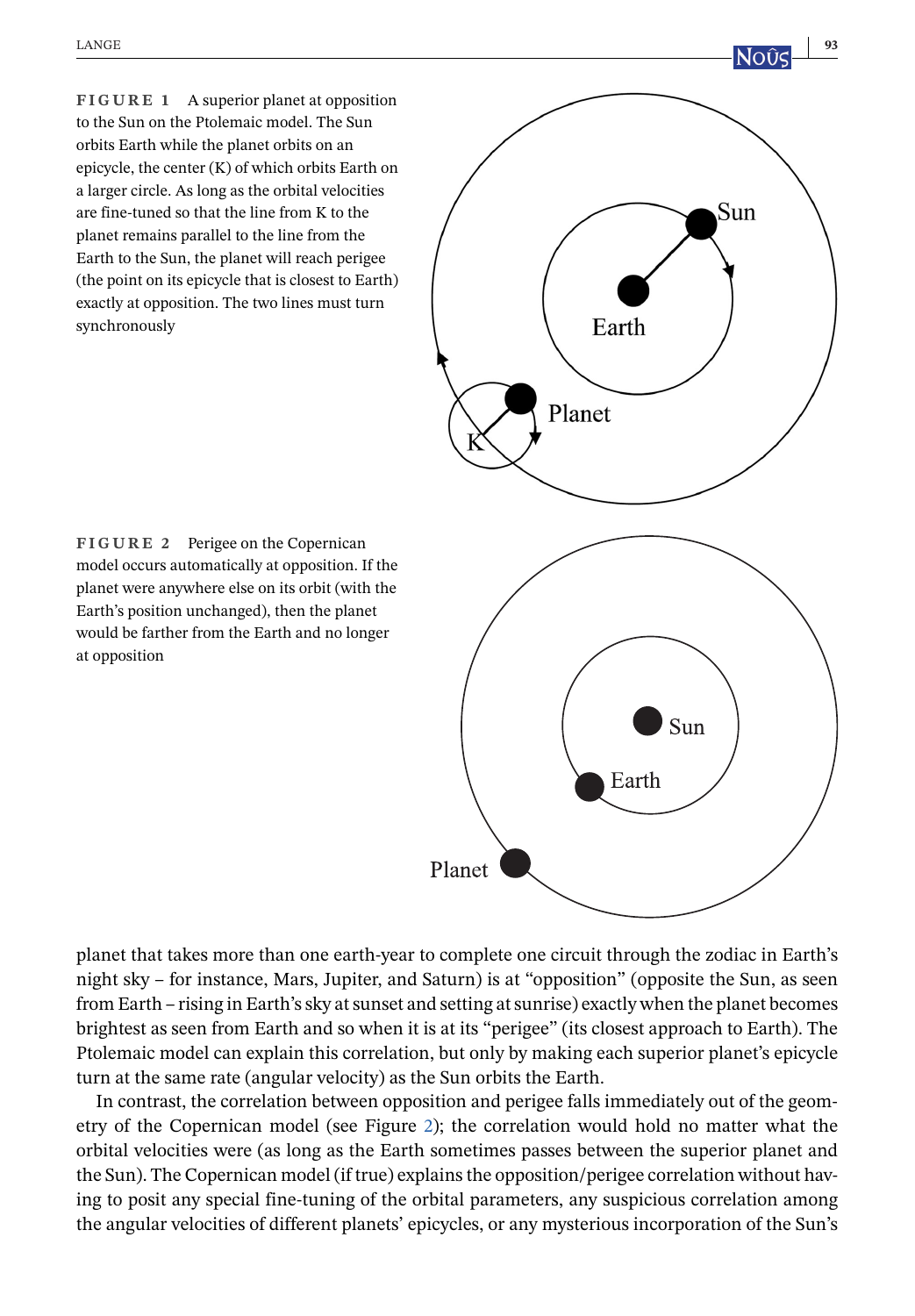orbital velocity into each planets' epicycle. The Copernican model's proposed explanation is lovelier than the Ptolemaic model's. Its greater loveliness was regarded (e.g., by Kepler) as supporting Copernicus' theory[.](#page-19-0)<sup>10</sup>

Let's see how the refined version of the approach pursued by Lipton, McGrew, and Okasha accounts for the role in confirmation that is played by the Copernican model's greater loveliness. Let C be the Copernican model and P be the Ptolemaic model without any specification of the angular velocities of the various circles. Let E be the opposition/perigee correlation. As we just saw,  $pr(E|C) = 1$  because E follows from the bare geometry of the Copernican model; that model portrays E as independent of the angular velocities. By contrast,  $pr(E|P)$  is very low since in the Ptolemaic model, E requires a very special combination of values for the angular velocities. So the Copernican model's greater loveliness contributes to its having greater likelihood, in accord with the idea (that we refined from Lipton, McGrew, and Okasha) that greater loveliness in every case makes some contribution to greater prior or greater likelihood.

Now let F be the Fine-tuned Ptolemaic model with just the right combination of angular velocities to entail E. Since  $pr(E|F) = 1 = pr(E|C)$ , the Copernican model's greater loveliness does not contribute to its having greater likelihood than F. However, the range of angular velocities that would produce E is so narrow that presumably, even if  $pr(P)$  is large,  $pr(F)$  is small. Thus, the Copernican model's greater loveliness contributes toward making  $pr(C)$  exceed  $pr(F)$ , in accord with the idea (from Lipton, McGrew, and Okasha) that greater loveliness in every case makes some contribution to greater prior or greater likelihood[.](#page-19-0)<sup>1</sup>

So according to this idea, the Copernican model's having greater loveliness than P is manifested in a contribution to its having greater likelihood, whereas the Copernican model's having greater loveliness than F is manifested in a contribution to its having greater prior probability. *But P and F are unlovely for the very same reason*: to explain E, the orbital parameters in P and F must be fine-tuned in a special, suspicious way. P and F depict as coincidental various facts that are not plausibly coincidental: that the different planets' epicycles have the same angular velocity as the Sun on its orbit (and hence as one another). P and F have the same weakness as potential explanations of the opposition/perigee correlation. What makes P unlovely in its explanation of E is not that E is unlikely given P or that E follows from P only for a narrow range of P's adjustable parameters (features that F does not share with P). Rather, what makes P unlovely is that the explanation it offers depends on values of the orbital velocities that are (for the reasons I just mentioned) suspicious – a feature that F shares with  $P<sup>12</sup>$  But despite F and P having exactly the same unlovely feature, the approach pursued by Lipton, McGrew, and Okasha says that P's unloveliness has an impact on confirmation through likelihoods, whereas F's unloveliness makes itself felt through priors. What IBE correctly regards as the very same explanatory defect is treated differently in P's case than in F's case by the approach pursued by Lipton, McGrew, and Okasha[.](#page-19-0)<sup>13</sup> In treating these cases differently, this approach mischaracterizes how explanatory quality functions as an epistemic reason[.](#page-20-0)<sup>14</sup>

This approach is susceptible to this problem because it does not assign any confirmatory significance to explanatory quality *per se*. Rather, whatever confirmatory significance is possessed by explanatory quality must go through either the priors or the likelihoods. Because explanatoriness on this view has no confirmatory significance in itself, this view has the opportunity to treat very differently two cases that involve the same explanatory considerations. In short, while this view aims to incorporate IBE within BC, explanation itself ends up going missing, and its disappear-ance has unfortunate consequences[.](#page-20-0)<sup>1</sup>

Admittedly, for both P and F, the approach I am criticizing finds a factor in BC that is low: the likelihood in P's case and the prior in F's case. It might seem, then, that there is no problem;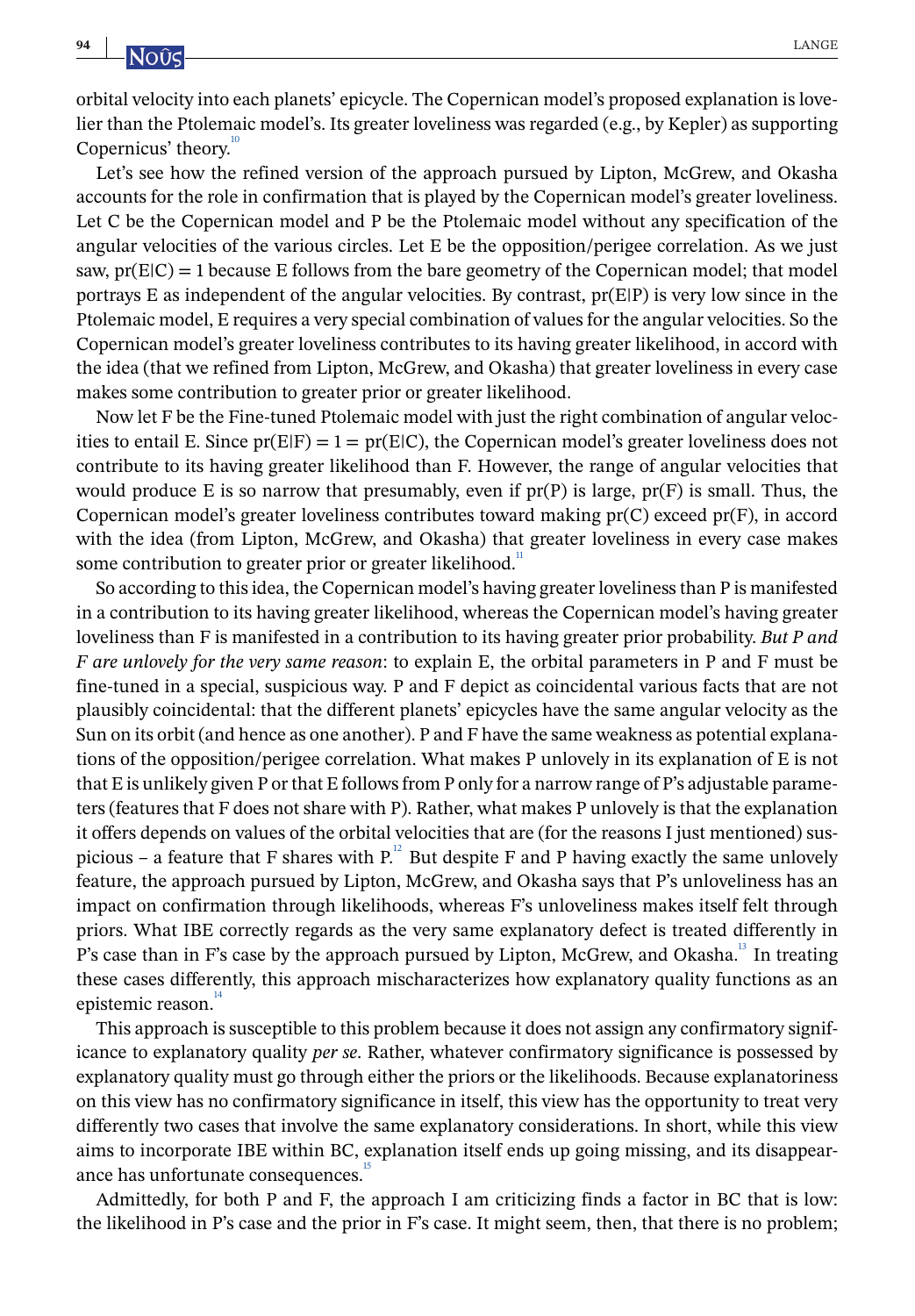the approach covers both P and F, correctly taking their low explanatory quality regarding E as counting against them by comparison to C. The approach I am criticizing gets the right answer. So what is the problem with it?

The problem, I am arguing, is that an adequate account of how explanatory quality makes a difference to confirmation should not merely get the right answer, but also get it for the right reason. That is, it should correctly identify where explanatory quality enters into confirmation. An account of how explanatory quality contributes to confirmation is better (all other things equal) insofar as it treats like cases alike. The account given by Lipton, McGrew, and Okasha gets the right answer in the Copernican example, but only by assigning the very same explanatory considerations different roles in cases where IBE regards them as playing the very same role (since P and F share the same source of unloveliness). This approach therefore fails to capture IBE and, more importantly, loses the insight into our reasoning that its reconstruction in terms of IBE is supposed to provide. A Bayesian account that represented explanatory quality as having an impact in the same place for both P and F would in this respect have an advantage over the account I am criticizing. (I will propose such a Bayesian account in the next section.)

Let me clarify this reply to the charge that there is nothing wrong with the account I am criticizing because that account gets the right answer for both P and F. My reply is not that there is something automatically problematic about a given confirmatory consideration being represented in BC by different factors in different cases. Indeed a Bayesian approach can adequately account for scientists' appeal to a given epistemic virtue even if the Bayesian approach finds no single factor in BC that embodies that virtue in every case where scientists properly appeal to it. For instance, Sober [\(1990\)](#page-25-0) argues that if parsimony determines which phylogenetic hypothesis "is best supported by the data, this will be because the most parsimonious hypothesis is the hypothesis of maximum likelihood," i.e., maximum pr(E|H) (Sober, [1990:](#page-25-0)89), whereas if parsimony determines that individual selection is better supported by the data than group selection, then that is because "the prior probability of a group selection hypothesis is lower than the prior probability of a hypothesis of individual selection" (Sober, [1990:](#page-25-0)83). There is nothing implausible about parsimony's confirmatory impact receiving a different rational reconstruction in these two cases.

But that is because in these two cases, the background beliefs that make parsimony relevant to confirmation in one of these cases are unrelated to the background beliefs that make parsimony relevant to confirmation in the other case. In the case of group versus individual selection, the background beliefs concern the frequencies with which populations have various structures (involving the amounts of variation and the rates of colonization and extinction). In the case of phylogenetic inference, by contrast, the relevant background belief concerns the rate at which mutations occur. Hence, there is no particular rationale for giving the same account of parsimony's impact in these two cases. Matters are entirely otherwise for P and F: the same background beliefs are responsible for our regarding P and F as giving unlovely explanations of the opposition/perigee correlation. P and F have the same trouble explaining this correlation because their putative explanations exhibit the very same unlovely features: suspicious fine-tuning involving a mysterious incorporation of the Sun's orbital velocity into each planet's epicycle without any common cause of its appearance in each planet's model. The same explanatory deficiency must be treated as different epistemic reasons by the approach we refined from Lipton, McGrew, and  $Okasha$ <sup>1</sup>

My point is not that their approach fails because there is a *sui generis* virtue called "explana-toriness" that affects plausibility; for that to be my argument would be too question-begging[.](#page-20-0) Rather, my argument is that the approach from Lipton, McGrew, and Okasha fails because it does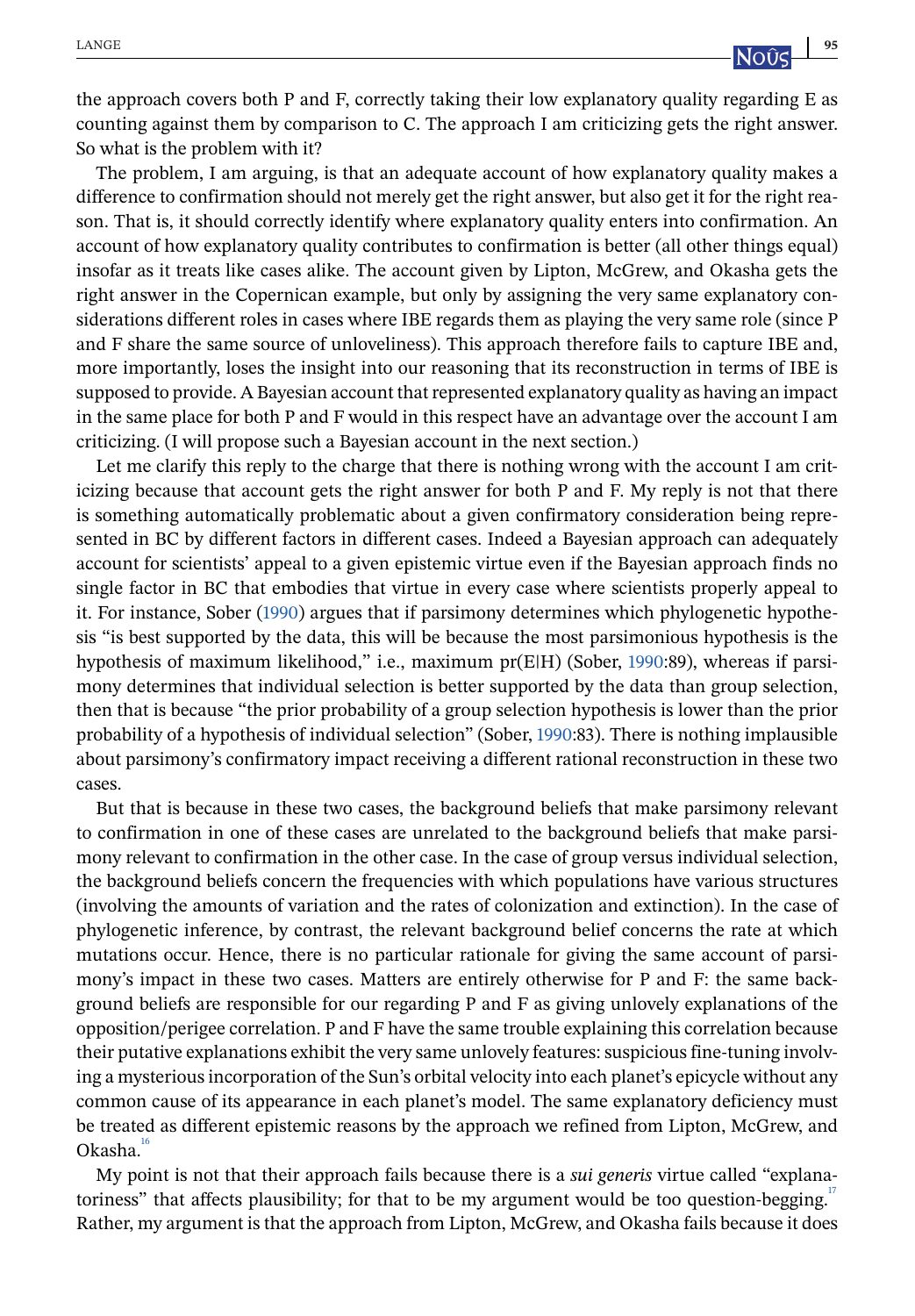not accord similar treatment to similar cases where one hypothesis is supported over another by virtue of giving a better potential explanation than the other does. Perhaps sometimes one hypothesis  $T_1$  gives a lovelier potential explanation than another hypothesis  $T_2$  for a *different* reason than  $T_1$  gives a lovelier potential explanation than  $T_3$ . But whenever  $T_1$  gives a lovelier explanation than  $T_2$  for the *same* reason as  $T_1$  gives a lovelier explanation than  $T_3$  (as is the case for C compared with P and for C compared with F), this similarity should be captured rather than obscured by our account of loveliness's role in confirmation[.](#page-20-0)<sup>1</sup>

Let me summarize the problem with the approach that we refined from Lipton, McGrew, and Okasha. On that approach, the quality of the explanations that a given hypothesis would supply does not count as an epistemic reason for or against believing the hypothesis. Rather, some other consideration (either the likelihood or the prior) is the reason. In the case of F and P, this other consideration results from the suspicious fine-tuning required for the Ptolemaic model to explain the opposition/perigee correlation. That suspicious fine-tuning is also what makes P (or F) unlovely. But its unloveliness is not (on this approach) what counts as an epistemic reason against the hypothesis. The suspicious fine-tuning makes the hypothesis less well confirmed not by virtue of making it unlovely, but rather by virtue of influencing either its likelihood or its prior. The suspicious fine-tuning's making the hypothesis less good as an explainer is (on this approach) an incidental byproduct of its making the hypothesis less well confirmed. Low confirmation and low loveliness, on this view, are joint "effects" of a common "cause." But IBE is the idea that the degree of loveliness *itself* sometimes counts as an epistemic reason. So the approach from Lipton *et al*., to my mind, does not count as "one way Inference to the Best Explanation and Bayesianism may be brought together" (Lipton, [2001b:](#page-25-0)112) since it effectively removes E from IBE. However, this approach holds that we can still account for scientists' practice of appealing to loveliness. As I quoted Lipton as saying, scientists use loveliness "as a symptom" of likelihood or prior probability (just as one effect of a common cause can be a "barometer" of another). But consequently (I have argued) this approach ends up giving different accounts of two cases involving the very same epistemic reasons for belief (or for degrees of credence). It therefore cannot do justice to the role that appeals to loveliness play in confirmation.

We should portray P's unloveliness and F's unloveliness as making the same difference to confirmation, since P and F have identical explanatory deficiencies as compared to C. We can portray P's and F's unloveliness as making the same difference to confirmation by portraying explanatory quality as*itself* making a difference to confirmation – that is, by putting E back into IBE. I will now propose one way of assimilating IBE to BC while ascribing confirmatory significance to explanatory quality *per se*. This approach works by invoking hypotheses that refer explicitly to scientific explanation and by invoking the agent's background opinions regarding the kind of explanation that the evidence is liable to have.

# **4 HOW EXPLANATORY QUALITY MAKES A DIFFERENCE TO CONFIRMATION**

I will now identify one way for some evidence to confirm H by virtue of H's capacity, if true, to supply certain kinds of explanations – and I will identify one way for BC to capture this confirmatory role played by explanatory considerations. IBE is thereby incorporated within BC since this confirmation proceeds by virtue of H's explanatory quality *per se*.

Whether a scientist believes some E or merely regards E as a live epistemic possibility, she may have some degree of confidence that if E turns out to obtain, then E has the same kind of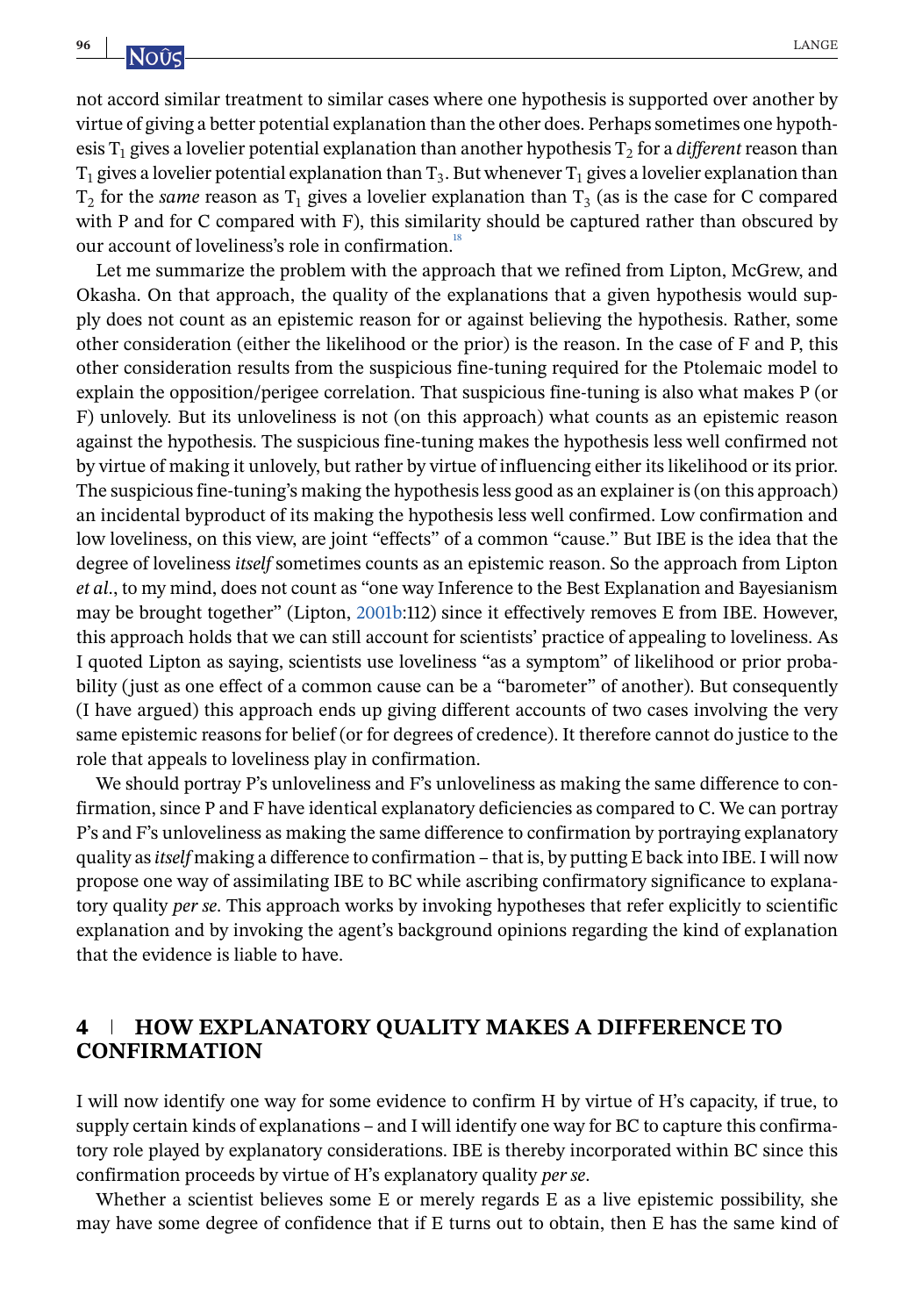explanation as some known fact G. By discovering G's explanation, then, the scientist may confirm a given hypothesis H by virtue of H's capacity (if true) to supply E (if E obtains) with the same kind of explanation as G has. H's confirmation then proceeds by virtue of H's explanatory quality, not some other feature of which its explanatory quality is a symptom. H is confirmed by virtue of the background opinion that E and G have the same kind of explanation – a background opinion about explanation *per se*[.](#page-21-0) 19

For instance, suppose that several people suddenly begin to display the same uncommon symptom (such as an upset stomach), and we discover the explanation to be that the symptoms in all of the victims have a common cause: the victims all ate the same tainted food. Suppose the discovery of this particular explanation is among our earliest discoveries of common-cause explanations of this kind. Then if we have on hand another group of similar, as yet unexplained occurrences spread among different individuals, our discovery of the common-tainted-food explanation plausibly confirms (to some degree, in the absence of other considerations) a hypothesis attributing a similar common cause to this other group of occurrences. (Of course, once we have discovered many such common-cause explanations, the discovery of another one will make little confirmatory difference.) Further afield, if the question of whether to adopt C (the Copernican model) or P (and F) is still open, the discovery of the common-tainted-food explanation plausibly confirms C and disconfirms P and F. That is because C purports to identify a common cause (Earth's motion around the Sun) for the different superior planets' displaying the same "symptom" (from a geocentric perspective: an epicycle with a period of about 365 days). In contrast, P and F attribute the planets' all having this symptom to no common cause, and so P and F are disconfirmed by the discovery of the common-tainted-food explanation. Of course, not every known instance of common symptoms arising together turns out to result from common causes. But the existence (and frequency) of cases that do plausibly has a bearing on hypotheses positing that other cases  $d\sigma$ <sup>20</sup>

It is C's *explanatory* potential that enables it to be confirmed by the common-causal explanations we discover. To be confirmed in this way, C need not be much like the hypothesis that we discovered to explain the upset stomach. What they have in common, enabling one to confirm the other, is the kind of explanation they would supply (as well as various similarities among the phenomena they would explain). Among the respects in which two explanations may be alike is in positing spatiotemporally local causes or common causes or mechanical causes – or in identifying the facts to be explained as the products of regression to the mean (rather than a common cause) or as independent of certain petty causal details (i.e., as explained "at a certain higher level"). Insofar as we are inclined to expect that the two facts will have similar explanations, discoveries regarding one fact's explanation will tend to bear confirmationwise on hypotheses that would explain the other fact.

As we have seen, IBE's fans have usually tried to specify the characteristics that make a potential explanation better or worse. IBE's defenders then owe us an account of why these characteristics are truth-conducive. On my proposal, by contrast, there is no canonical list of characteristics that automatically help to make one potential explanation lovelier than another. Rather, for different facts E, there are different characteristics where our background knowledge of other explanations gives us some reason to expect that E's explanation will turn out to have these characteristics – and these other explanations thereby tend to confirm any hypotheses that have those characteristics and that would explain E. In this way, the simplicity of (say) a proposed phylogenetic explanation might contribute to its "loveliness" even though regarding a different explanandum, the simplicity of a proposed explanation might detract from its loveliness. This seems to be the case in scientific practice. As Salmon [\(2001a:](#page-25-0)81) emphasizes, "in anthropology and sociology...an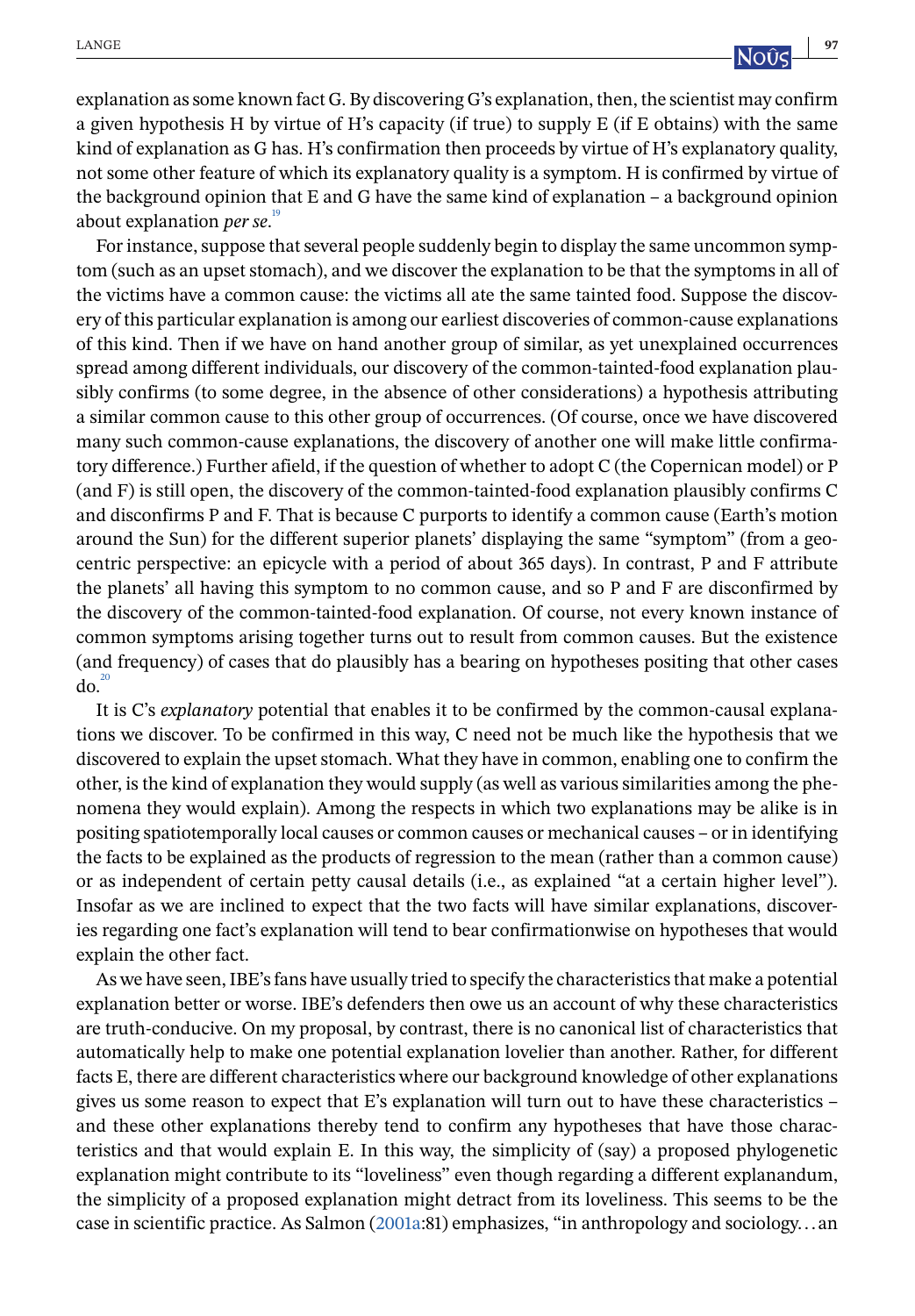extremely simple hypothesis may be deemed *implausible* because it is likely to be an oversimplification"; multifactorial explanations tend to be more common in the social sciences. (Likewise, Crick [\(1988:](#page-24-0)6,59,138–139) emphasizes that whereas simplicity may be a useful guide in physics, in biology it is often "very misleading" because a "contrived or even ugly" mechanism may well be what natural selection arrived at, "because nature could only build on what was already there." $\degree$ "[\)](#page-21-0) Whether a given feature makes lovelier a given hypothesis that would explain E depends on our background knowledge of the features that E's explanation is likely to have, based on our knowledge of explanations of facts belonging to kinds that we believe tend to have explanations like E has. There is then no need for IBE's defenders to offer some general account of why loveliness tends to make a hypothesis more likely[.](#page-21-0) $2^2$ 

Nevertheless, this view does not turn IBE into "inference to the likeliest explanation." Again,  $H_1$  can be such that it would (if true) supply a better explanation of E than  $H_2$  would (in that  $H_1$ has more than  $H_2$  of the features that we expect E's explanation to have, based on other explanations we know) and yet all things considered, we justly regard  $H_2$  as more credible[.](#page-21-0)<sup>23</sup> But it remains worth distinguishing the support that a given hypothesis receives by virtue of the way it would explain E from the support that it receives in other ways. The discovery of the commontainted-food explanation confirms C only because C (like the tainted-food explanation) aims to explain a similarity among apparently unrelated, spatially separated phenomena. If we understood astronomical theories as aiming merely to save the phenomena, then the discovery of the illness's explanation would have no bearing on astronomy[.](#page-21-0) $\dot{\tilde{}}$ 

Of course, a hypothesis' characteristics as a potential explainer enable it to be confirmed by the explanations that we discover of other phenomena only when we have some confidence that those other phenomena have the same kind of explanations as phenomena that the hypothesis would explain. This means that a given quality that the hypothesis would exhibit as an explainer counts in its favor not automatically, but only when there is appropriate evidence (from explanations of other phenomena) and appropriate background opinions (involving some confidence that those other phenomena have explanations of the same kind as the phenomena that the hypothesis would explain). That the confirmatory significance of the hypothesis' qualities as an explainer is beholden to this evidence and background seems to me a point in favor of my proposal: it means that a hypothesis' characteristics as an explainer count in its favor only when there is some empirical ground for them to do so (rather than by some mysterious *a priori* reason for expecting phenomena to have certain kinds of explanations), and explanatory characteristics can have different confirmatory significance in different cases. I believe that when scientists have confirmed hypotheses by reasoning in ways that we reconstruct in terms of IBE, scientists have been guided by their empirical knowledge of the kinds of explanations that hold in other cases they deem similar. For instance, Copernicus famously writes (in Book 1, Chapter 10 of *De Revolutionibus*) that "we thus follow Nature, who producing nothing vain or superfluous, often prefers to endow one cause with many effects." Copernicus's understanding of the kind of explanation that nature "often prefers" clearly must be acquired empirically – from cases as humble as the common-tainted-food case[.](#page-22-0)<sup>25</sup> Only given our experience with other explanations does the Ptolemaic model's incorporation of the Sun's orbital velocity into each superior planet's epicycle qualify as suspicious, ad hoc, mysterious, or "crying out" for explanation – that is, as detracting from the model's loveliness and as suggesting that the opposition/perigee correlation has a different sort of explanation.

However, some philosophers may regard IBE as the view that certain explanatory characteristics weigh automatically and in every case. For example, Weisberg [\(2009\)](#page-25-0) worries that if any assignment of priors is permitted, then agents are not obliged to attend to explanatory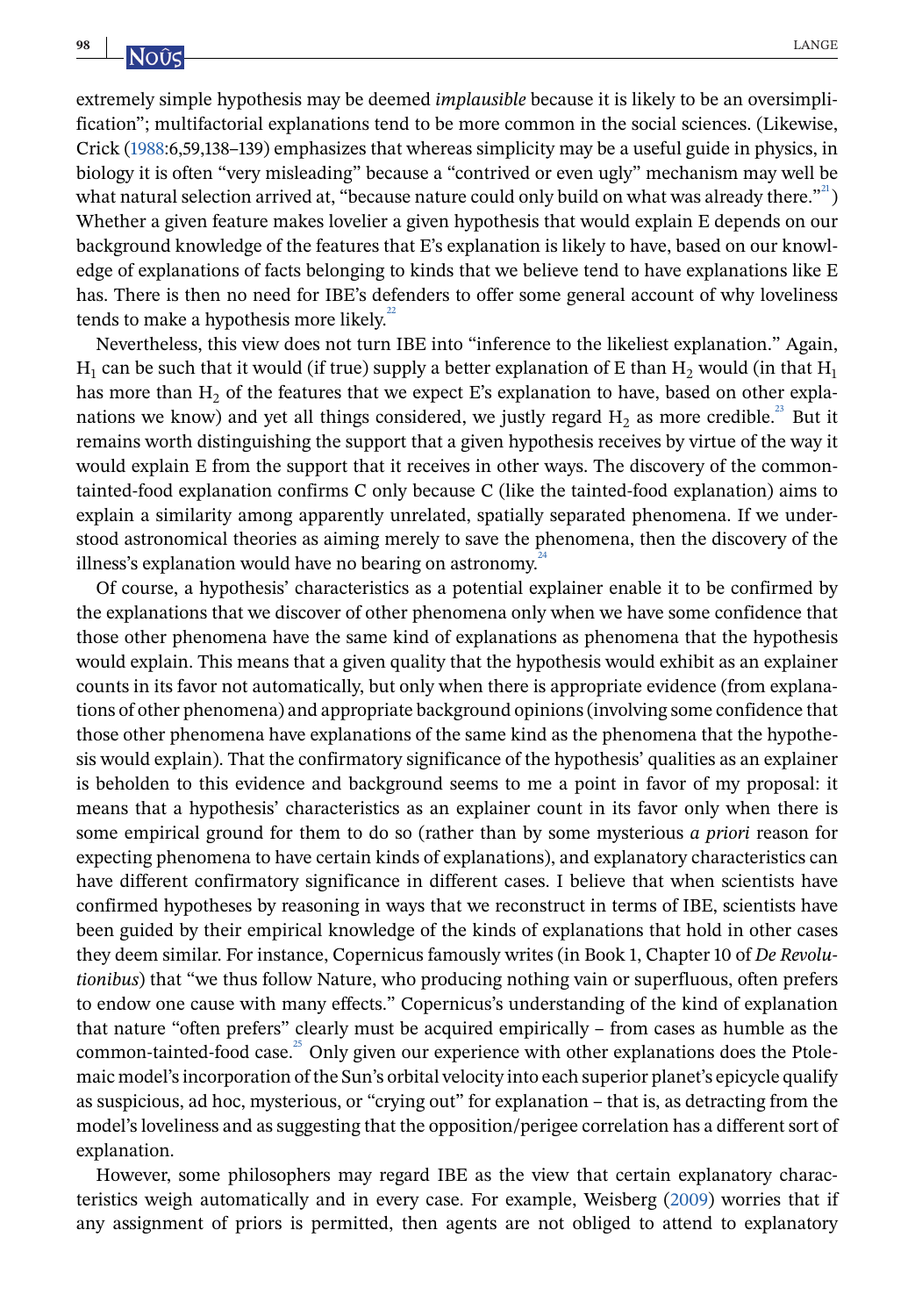considerations, contrary to IBE. In particular, Weisberg is concerned that in the absence of any objective constraints on prior probabilities, "[i]t is possible to be very confident that H is a better explanation of E than H' is, and yet have  $p(H|E) < p(H'|E)$ ; this does not contradict the probability axioms or any other standard Bayesian principle" (Weisberg, [2009:](#page-25-0)131). However, I deny that this possibility conflicts with IBE, since as I have emphasized, I do not think that IBE requires explanatory considerations to override all others[.](#page-22-0)

Nevertheless,Weisberg may press the worry that an agent might recognize that H (if true) would be a better explanation of E than H' (if true) would be and yet regard this fact as contributing nothing toward making H more credible than H'. In response, let's see how under very modest constraints on personal probabilities, BC *requires* that explanatory considerations *per se* have a confirmatory impact (by the mechanism I have been describing). Suppose the epistemic agent already believes that H, if true, would at least help to give E (if true) a certain sort of explanation. (H need not be enough by itself to explain E; it suffices that H would be part of such an explanation and is the only part that the agent has yet to ascertain.) So H entails C (for "Conditional"): that if E is the case, then E has a certain sort of explanation (namely, the kind that H would help to give it). Therefore – under BC, presuming the agent's credence function (pr) to be such that  $0 < pr(H)$ ,  $pr(C) < 1$  – the agent's discovery that C would confirm H by some increment[.](#page-22-0)<sup>27</sup> Let X (for "eXplanation") be that a certain other fact G has a certain explanation – the same kind of explanation as H would help to give E. Suppose that the epistemic agent has some confidence that G and E, if they are the case, have the same kind of explanation – enough confidence that the discovery that X justly raises the agent's confidence that C. (Of course, rationality does not require that the agent regard X as confirming C; rationality alone does not suffice to require that an agent regard a hypothesis's capacity to give E the same kind of explanation as G possesses as contributing to the hypothesis's explanatory quality. But the point is to show that *if* an agent is prepared to regard a hypothesis's possession of certain feature as contributing to its explanatory quality, then rationality requires that the agent regard a given hypothesis's possession of this feature as thereby making it more credible.) Suppose further (for simplicity) that besides by confirming C, there is no other possible way for X (or ∼X) to confirm H. In other words (under BC), suppose that the agent's  $pr(H|X&C) = pr(H|C)$  and  $pr(H|X&\sim C) = pr(H|\sim C)$ ; that is, once C (or  $\sim C$ ) has been ascertained, X makes no confirmatory difference to H (and similarly for ∼X). Under these conditions, BC says that the agent must regard X as confirming H[.](#page-22-0) (I relegate the proof to an endnote.<sup>28</sup>)

This confirmation depends upon H's potential explanatory power regarding E. Its dependence is demonstrated by the fact that the agent cannot regard X as confirming  $H^*$ , where  $H^*$  is like H in all of the above respects except that it is not confirmed by C; in particular, H\* does not entail C because H\* would not give E the given sort of explanation – perhaps because it would not help to give E any sort of explanation[.](#page-22-0) $\dot{2}$ 

On this account, then, a rational agent cannot recognize that H would give E a better explanation than H' would and yet fail to regard this fact as favoring H over H'. A rational agent could still fail to regard a given feature as contributing to the explanatory quality of H – but once having recognized that feature as doing so, she would have to regard that feature as having confirmatory significance. On this account, a hypothesis can be supported or disconfirmed by virtue of its character *as an explainer*. Its explanatory quality can be a distinct epistemic reason for or against having some degree of belief in it. In this way, IBE is integrated with BC. This approach shares with van Fraassen's "bonus points" approach the idea that for IBE to be vindicated, explanatory quality must make a difference to confirmation over and above whatever confirmation a hypothesis receives by virtue of its predictive success. But unlike van Fraassen's construal of IBE, my account accomplishes this without resorting to "bonus points" that are not awarded through BC.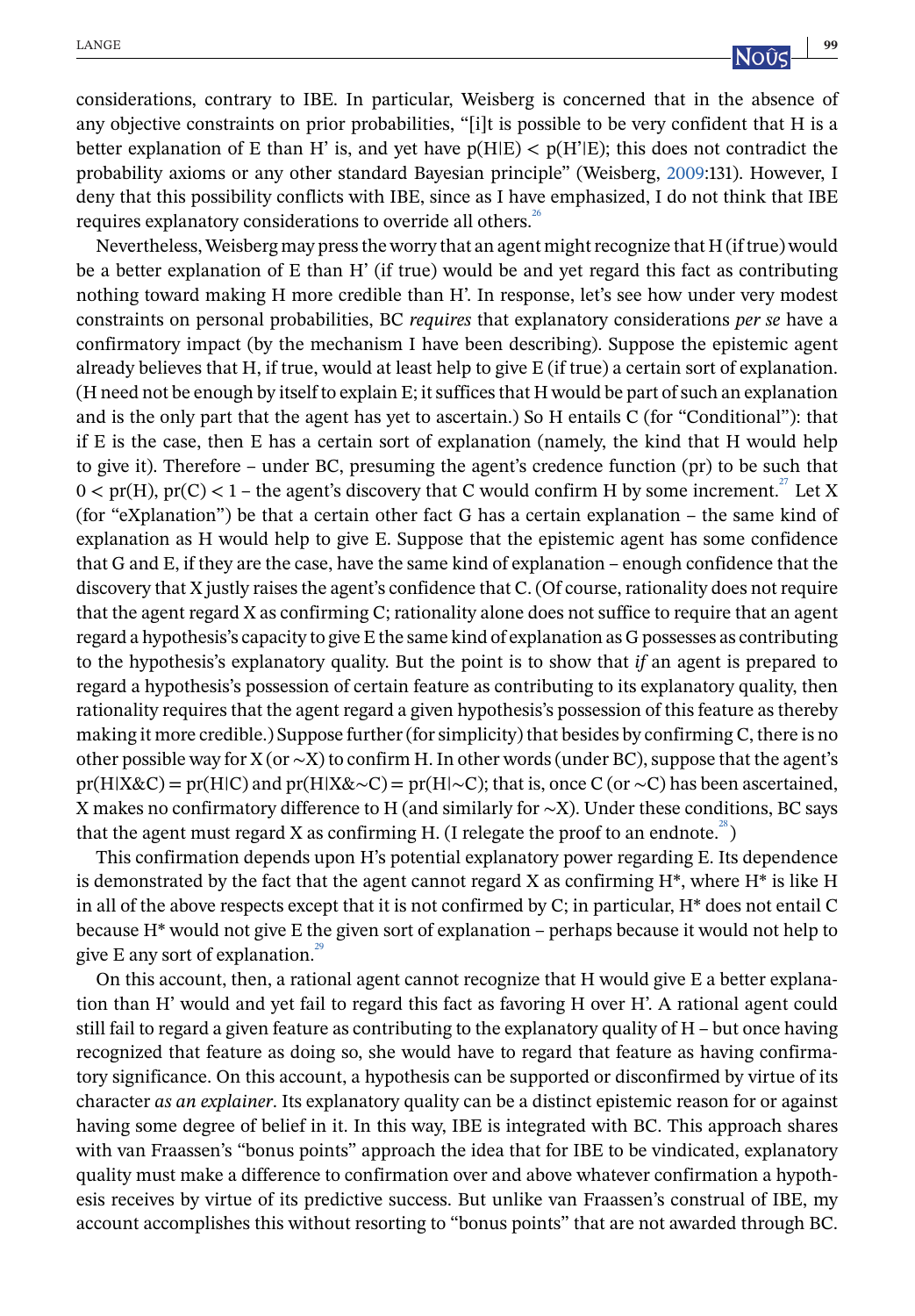<span id="page-16-0"></span>Van Fraassen is correct that to vindicate IBE, an account must accord some epistemic significance to explanatory quality *per se*. But van Fraassen is mistaken in thinking that in order for explanatory quality *per se* to make a difference to confirmation, BC must be violated. By the same token, Salmon is mistaken in thinking that for IBE to add something to BC, rival hypotheses must be compared with respect to their explanatory virtues alone, and the most explanatorily virtuous rival must then be accorded the highest posterior probability:

I do not believe that archaeologists set up three different explanations, comparing them with respect to their explanatory virtues without regard for the truth of the premises, and then say that the premises of the best are most likely to be true. ... From a Bayesian standpoint, this procedure (IBE) simply attacks the problem from the wrong end. ... Rather, I think, they make a rough estimate of the prior probabilities of the hypotheses, and then prefer (but not necessarily adopt), for the purposes of explaining the existence of the artifact, the one with the highest posterior probability. (Salmon, [2001a:](#page-25-0)82–83)

The procedure Salmon identifies with IBE mistakenly treats explanatory considerations as incapable of being overridden. IBE requires only that rival hypotheses' explanatory qualities be among the epistemic reasons for our degrees of confidence in those hypotheses. I have tried to identify one way (perhaps not the only way) for this to be[.](#page-22-0)<sup>3</sup>

Of course, to make explicit (in Bayesian terms) one mechanism by which H's potential explanatory quality *per se* makes a difference to its confirmation, I have invoked hypotheses that refer explicitly to scientific explanation, such as C: that E has a certain sort of explanation (if E obtains). Although work in Bayesian confirmation theory does not typically appeal to hypotheses that make explicit references to explanation, such hypotheses should not be regarded suspiciously. After all, science presumably confirms such hypotheses in exactly the same way as it confirms hypotheses of other kinds. For instance, a physician might justly take certain features of a newly discovered disease, combined with her knowledge that all of the many other diseases known to possess those features are explained by infectious microbes, as confirming that the newly discovered disease is explained in the same way; this confirmation would motivate a search for the microbe responsible for the disease. Bayesian confirmation theory ought to give greater attention to hypotheses of the form "H is explained by[.](#page-23-0)..".<sup>31</sup> At the very least, no harm should result from plugging into the Bayesian apparatus various degrees of confidence in hypotheses of the form "H is explained by... " – just as the apparatus can treat agents who assign credence not simply to H, but also to the hypothesis "It is a law that H" (or "H is true but not a law"). In the next section, I will pursue this parallel.

On my account, that a hypothesis is "lovely" – that it possesses the features that we believe E's explanation likely to have – cannot be a matter of indifference confirmationwise. There is no room for an "open question" here; an agent cannot rationally recognize H as explanatorily lovely regarding E and yet not be committed to regarding its loveliness as favoring its truth. A hypothesis's meeting our expectations in various ways always favors its truth.

# **5 CONTACTING THE NOMIC**

My account of IBE can help us understand the confirmation of hypotheses positing laws of nature. Earman and Roberts [\(2005\)](#page-24-0) argue roughly that if the laws of nature fail to supervene on the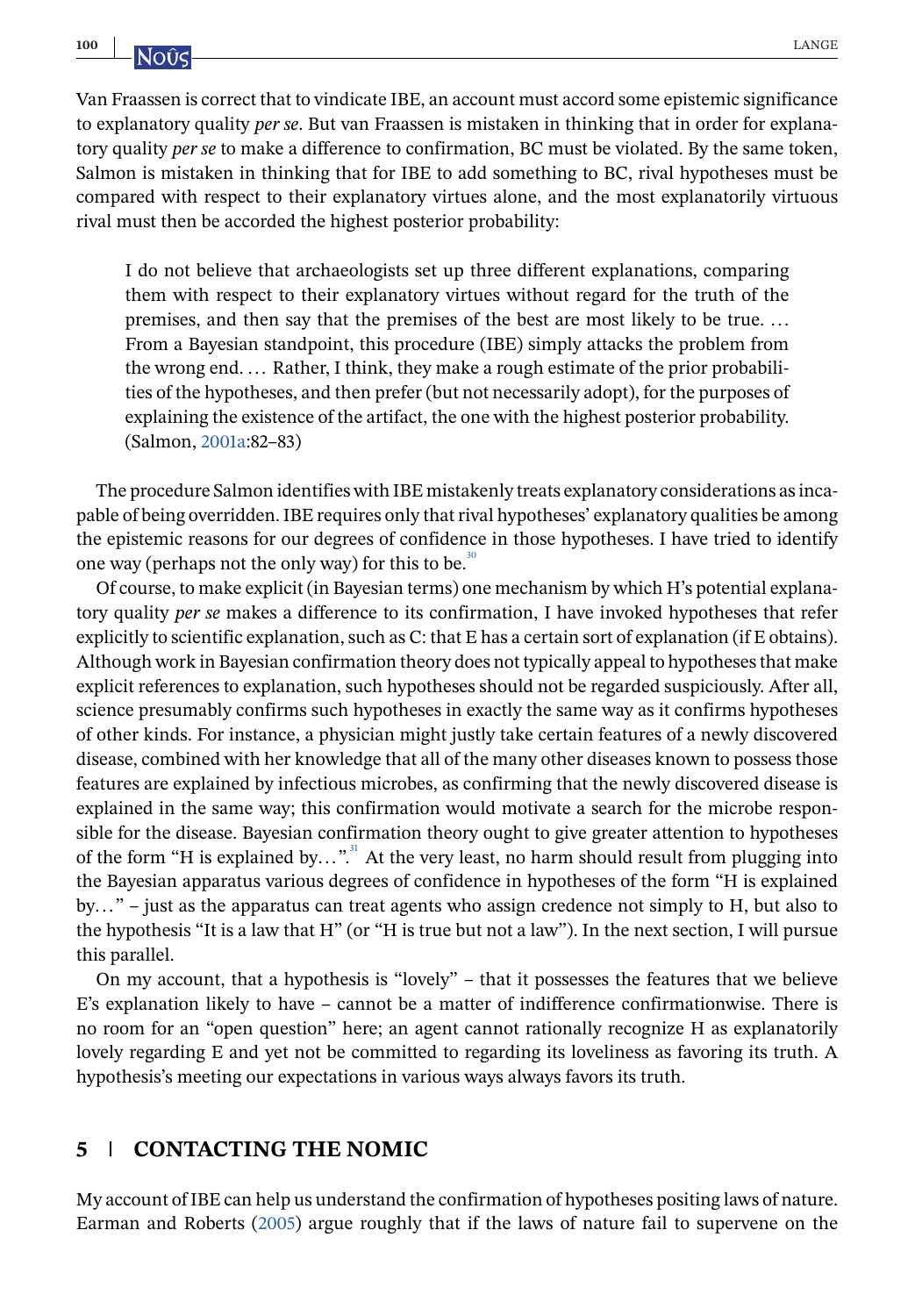Humean base, then we could never be epistemically justified on empirical grounds in believing certain facts to be laws (or in believing them not to be laws). Their argument is that the evidence (the facts believed noninferentially in response to observation) must belong to the Humean base,

and if the Humean base does not determine which facts are laws, then that evidence could never support theory T (which posits L's lawhood) over theory T\* (which holds that L is true but not a law, and is otherwise the same as T) or vice versa. T and T\* agree regarding the Humean base but disagree about the laws.

However, T can differ from T\* in explanatory quality. For instance, in holding that it is a law that the universe's net electric charge is conserved, T supplies an explanation of the fact that we have never managed to change the universe's net charge: it *has* never changed because it *cannot* change[.](#page-23-0) That charge *must* be conserved explains why it *has* been conserved.<sup>32</sup> Because T\* denies that charge conservation is naturally necessary, it cannot give T's explanation of our failure to alter the net charge. Even if T\* gives some other explanation of our failure (e.g., by citing initial conditions along with other putative laws (Earman & Roberts, [2005:](#page-24-0)257)),  $T^*$  cannot offer the same kind of explanation as T. According to T, the failures of all of our various, diverse attempts to create or to destroy charge have a single explainer that makes the explanandum (naturally) necessary. My account shows how T's capacity to offer a better explanation than T\* may support T over T\*; T may be better confirmed by our discoveries of other cases in which we conclude that our repeated failure to bring something about is explained by the task's impossibility[.](#page-23-0)<sup>33</sup> In this way, T's explanatory superiority over T\* could be an epistemic reason favoring T over T\* even if Humean Supervenience is false.

Of course, these explanatory considerations favoring  $T$  over  $T^*$  could be outweighed by other considerations. Moreover, although in the charge-conservation example, T arguably would give a better explanation than T\*, it obviously is not the case that for *every* m, "It is a law that m" gives a better explanation of m than some theory that would explain m by citing initial conditions as well as laws (or in some other way). For it to be plausible that there is some law of nature prohibiting any change to the net charge, our failures to change the net charge have to be sufficiently many and diverse that we have some confidence that these failures have the same kind of explanation as other cases where we have concluded that we failed because success was impossible.

This suggests an objection that Earman and Roberts could make to my argument: any other case where we discovered that success had been impossible must be a case where we discovered a natural law precluding success. To posit such a discovery begs the question against Earman and Roberts, since they are arguing that (if Humean Supervenience is false) we are never epistemically justified on empirical grounds in believing certain facts to be laws.

My response to this objection is that my proposal does not presuppose that in every other case where we have discovered the explanation of our failures to be that success had been impossible, our explanation posited a law of nature making success impossible. There are many cases where the impossibility is stronger than natural impossibility. For instance, suppose that despite several attempts, Mother fails to divide her 22 strawberries evenly (without cutting any) among her 3 children. The explanation is that her success is mathematically impossible. The same applies to repeated failures to untie trefoil knots or to cross every bridge exactly once in a certain bridge arrangement in Königsberg[.](#page-23-0)<sup>34</sup> With our discovery of these explanations (all involving mathematical necessities), we may have acquired an epistemic reason for believing that our similarly repeated failure to change the universe's net charge is also explained by the impossibility of success. But the creation of charge is not *mathematically* impossible. In this way, our evidence could give us an empirical epistemic reason to posit a variety of necessity unrepresented in our previous explanations: natural necessity[.](#page-23-0)<sup>35</sup>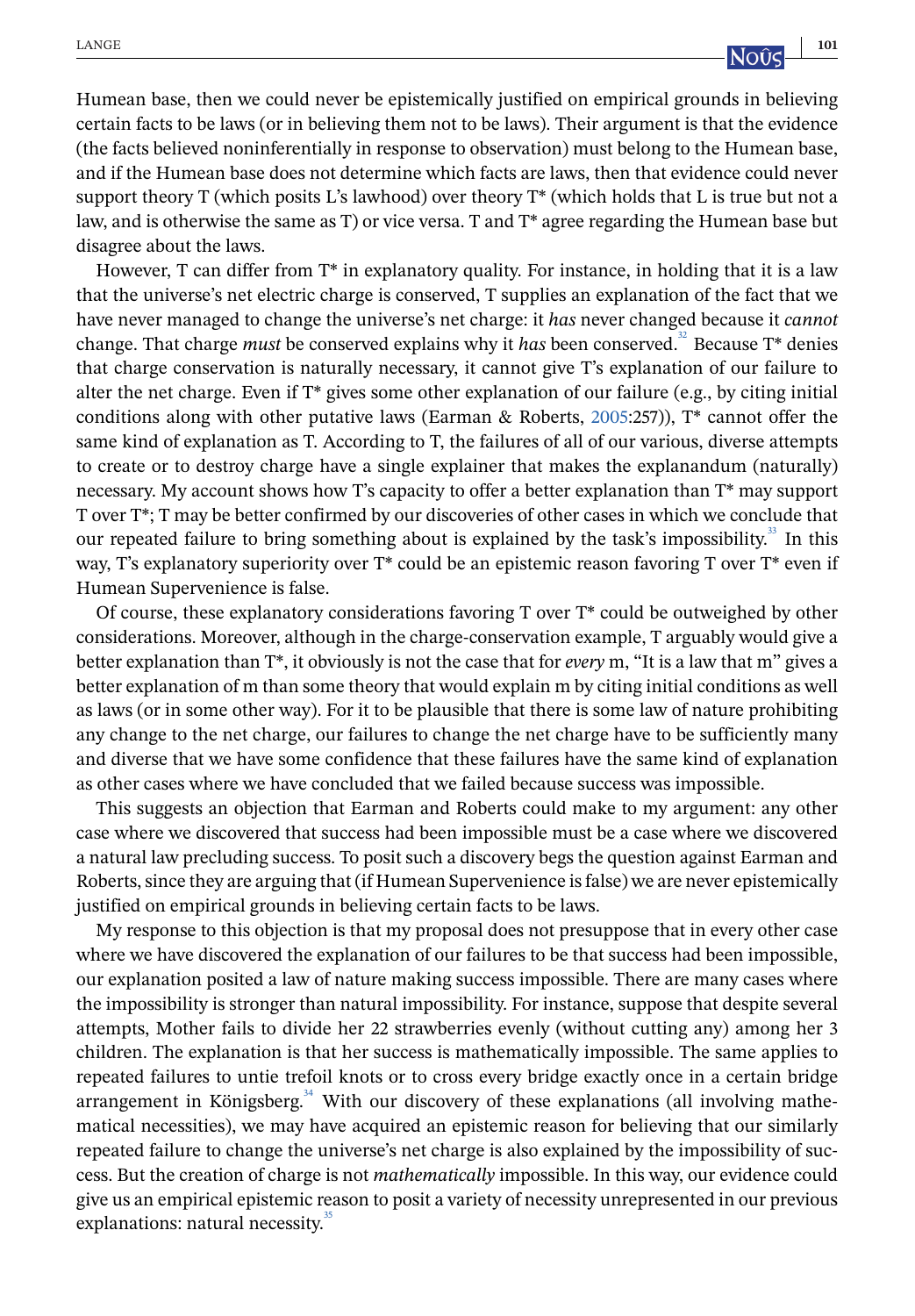<span id="page-18-0"></span>I have just proposed a genealogy of natural necessity – or a rational reconstruction of our discovery of natural necessity. By IBE, we discovered that the world contains a variety of necessity that is weaker than mathematical necessity[.](#page-24-0)<sup>36</sup>

# **6 CONCLUSION**

Lipton [\(2001a:](#page-25-0)56) correctly says, "According to Inference to the Best Explanation... [i]t is not just that the observations support the hypothesis that explains them; it is precisely because that hypothesis would explain the observations" (and, I would add, how well it would explain them) "that they support it." We saw in section 3 that if we sacrifice this idea in trying to reconcile IBE with BC, then we lose some of the insight into scientific reasoning that IBE should provide. On the account in section 4, the confirming evidence and the background opinions powering that confirmation can essentially concern explanations, thereby vindicating IBE. This account permits explanatoriness *per se* to count in favor of a hypothesis, putting E back into IBE without awarding good explainers any of the BC-violating "bonus points" that van Fraassen believes IBE requires[.](#page-24-0)

## **ENDNOTES**

- <sup>1</sup> I join many fans of IBE in finding it impossible to resist quoting Darwin's remark; Darwin [\(1873\)](#page-24-0) appeals repeatedly to his theory's explanatory advantages. Lycan [\(2002\)](#page-25-0) surveys philosophical work on IBE; Dellsen [\(2018:](#page-24-0)1745– 1746) nicely botanizes more recent approaches. Perhaps a slightly more accurate name would be "inference to the best *potential* explanation" since many of the rival candidates turn out not to be genuine explanations. IBE involves (very roughly speaking) inference to the hypothesis that *would, if true*, do the best job at explaining the evidence – better, that is, than any other hypothesis that would explain the evidence if that hypothesis were true. What makes one potential explanation "better" than another is not its likeliness of being true, but rather the quality of the explanation it would supply, if it were true. This will come up again (and again).
- $^2$  Some defenders of IBE, such as Douven [\(2013\)](#page-24-0), question whether BC and its generalizations (such as Jeffrey conditionalization) are the only rational rules for updating opinions. Even if they are, I will argue, IBE can be vindicated.
- <sup>3</sup> In the next section, I will say more about how an assessment of explanatory quality functions as a "guide", according to Lipton.
- <sup>4</sup> Dellsen [\(2018\)](#page-24-0) argues that IBE typically plays a more modest role with respect to BC than many IBE fans have sought, namely, as guiding us to judgments of hypotheses' *comparative* plausibility (in particular, as guiding us to the most probable of the hypotheses under consideration, which should then be further investigated), not as any guide to hypotheses' *absolute* probability values. Although I cannot here assess Dellsen's various arguments for this view, it seems to me both too strong and too weak: too strong in that other considerations besides explanatory ones should influence even our comparative plausibility judgments among hypotheses, and too weak in that explanatory considerations often rightly have large influences on even absolute (not merely comparative) credences, sometimes supplying a key rationale for accepting hypotheses. This last is emphasized by Darwin in the passage quoted above, and I will elaborate it in section 4. Dellsen might reply (as he suggests on p. 1759) that even when explanatory considerations cannot guide us to absolute credences, other means may exist for arriving at those credences. He says (p. 1760) that the Darwinian case is atypical in allowing explanatory considerations to access absolute credences in that all alternatives to Darwin's explanation of the evidence are poor. But Darwin (in the quoted passage) maintains that cases where explanatory considerations provided a key rationale for accepting hypotheses are common in science and everyday life rather than atypical (as borne out by the example of Kepler on Copernicanism – a case that I will discuss below).
- <sup>5</sup> I accept this point only provisionally. Lycan [\(2002:](#page-25-0)421–422) argues that an unrepentant proponent of IBE should reject the demand for an account of why various explanatory virtues should be regarded as guides to the truth. In section 4, I will (for a different reason from Lycan's) deny that IBE's defenders owe us a general account of why possession of various explanatory virtues tends to make a hypothesis more likely.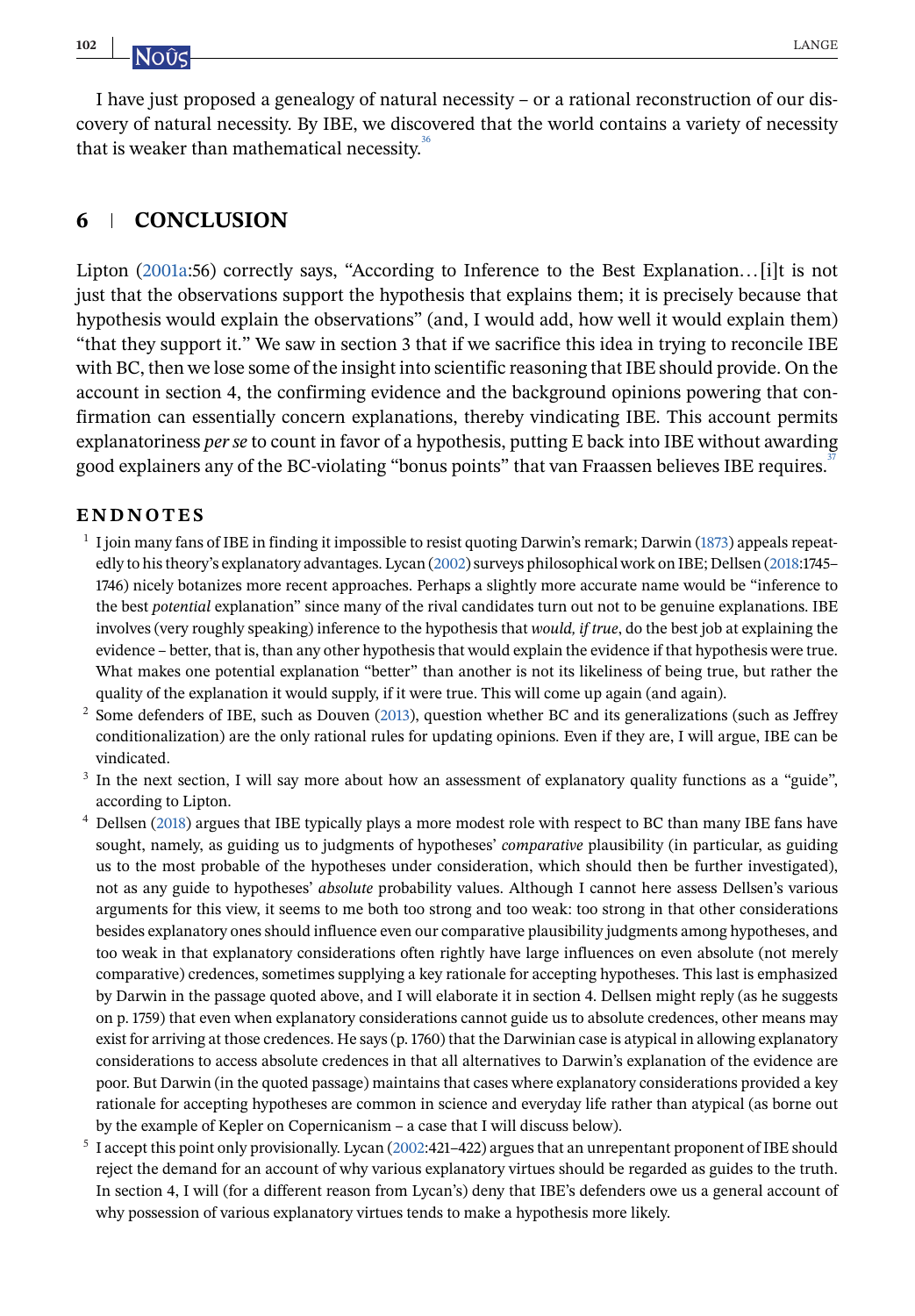- <span id="page-19-0"></span> $6$  Perhaps for this strategy to account within BC for scientists using loveliness as a guide to truth, we do not even need H's high loveliness to be *sufficient* to ensure high pr(H) or high pr(E|H). Perhaps it would be enough that *in the vast majority of cases*, H's high loveliness is accompanied by either high pr(H) or high pr(E|H), as long as loveliness is epistemically more accessible than these factors. I believe that this is McGrew's view. As McGrew says in acknowledging that high pr(H) or high pr(E|H) can occur outside of explanatory contexts: "It is sufficient that the virtues are frequently, perhaps overwhelmingly frequently, exhibited in inferences of an overtly explanatory sort and that our attention is drawn to them precisely because of the role they play in explanatory reasoning" (McGrew, [2003:](#page-25-0)565). The arguments I give below that H's high loveliness is not always accompanied by either high pr(H) or high pr(E|H) suggest that it is also not true that in the vast majority of cases, H's high loveliness is accompanied by either high  $pr(H)$  or high  $pr(E|H)$ .
- <sup>7</sup> That this is Okasha's intention is suggested a bit by his remark (2000:705n.16) that a certain case is no counterexample to his view because the hypothesis there is not an unlovely explainer but rather no explainer at all. For defense of a similar restriction on IBE, see Dellsen [\(2018:](#page-24-0)1758).
- <sup>8</sup> Thanks to Wayne Myrvold for this reference.
- <sup>9</sup> Throughout this paper, I set aside the problem of old evidence for BC, just as do Okasha [\(2000:](#page-25-0)705) and the other philosophers I am discussing. Accordingly, the fact that E is old evidence does not make pr(E|P) equal to 1. I have characterized IBE in terms of explanatory quality serving as an epistemic reason for greater confidence. I have argued elsewhere (Lange, [1999\)](#page-24-0) that talk of such reasons should be understood *not* in terms of a diachronic updating of opinions (allowing the problem of old evidence to arise), but rather in terms of the role that these reasons play in *justifying* one's current opinions (where justifying these opinions need not involve retracing their etiology). On my view, we justify these opinions by beginning with a probability distribution that is sufficiently neutral in the given context to require no justification itself, and by then bringing the individual reasons (e.g., pieces of evidence, including "old evidence") to bear individually, in each case "updating" the probability assignments in accordance with BC (or a generalization thereof). Pieces of old evidence can thus be used as reasons for our current opinions.
- <sup>10</sup> Likewise, in order to explain why every inferior planet (Mercury and Venus) remains near to the Sun in the Earth's sky, the Ptolemaic model requires that the line from the Earth to the Sun be parallel to the line from the Earth to the center of an inferior planet's epicycle. This, then, is a further instance of fine-tuning, of suspicious correlation among different planets, and of coincidental incorporation of the Sun's orbital velocity into each planet's orbital behavior. This unloveliness is avoided on the Copernican account: each inferior planet remains near the Sun in Earth's sky simply because the inferior planets' orbits lie entirely within Earth's orbit.
- $11$  There have been many Bayesian discussions (e.g., Huemer, [2009:](#page-24-0)224-225) comparing rival hypotheses with different numbers of adjustable parameters – and there it has been widely noted that the likelihoods of these rival hypotheses become equal (to 1) if the hypotheses are augmented with the parameters' values set precisely to enable the hypotheses to entail the evidence. For a recent discussion (with some earlier references) see [Sober,](#page-25-0) [2015](#page-25-0)*b*:124–125. (On pp. 17–21, Sober gives the Copernican example, citing in turn one of my earlier discussions of it.)
- <sup>12</sup> What makes P unlovely is *not* that the explanation it offers depends on values of the orbital velocities that are *unlikely* given P (i.e., is not that only a narrow range of the orbital velocities will allow P to yield E). Rather, what makes P unlovely is that the requisite values of the orbital velocities are (for the reasons I just mentioned) *suspicious*. To explain E, P requires not merely certain particular orbital velocities, but very special orbital velocities. (To see the difference between unlikely values and suspicious values, suppose that I toss a pencil casually onto the floor. Anyplace it lands was a unlikely place for it to have landed. But if I had marked an "X" on the floor before tossing the pencil, then its landing on that spot is not merely unlikely; it is suspicious.) *Any* required fine-tuning of orbital parameters would make pr(F) small – even if the requisite fine-tuning did not involve *suspicious* values of the orbital parameters. But only fine-tuned values that are not plausibly coincidental make F (or P) unlovely.
- <sup>13</sup> It might be objected that Lipton *et al.* do not treat these cases differently: both the posterior probability of P updated by E and the posterior probability of F updated by E are low (compared with the corresponding probability of C). I reply that the philosophical goal is to *explain why* these posterior probabilities are both low, and the explanations given by Lipton *et al*. are importantly different in the two cases. The agent's justification for low pr(P|E), according to Lipton *et al*., is importantly different from the justification for low pr(F|E).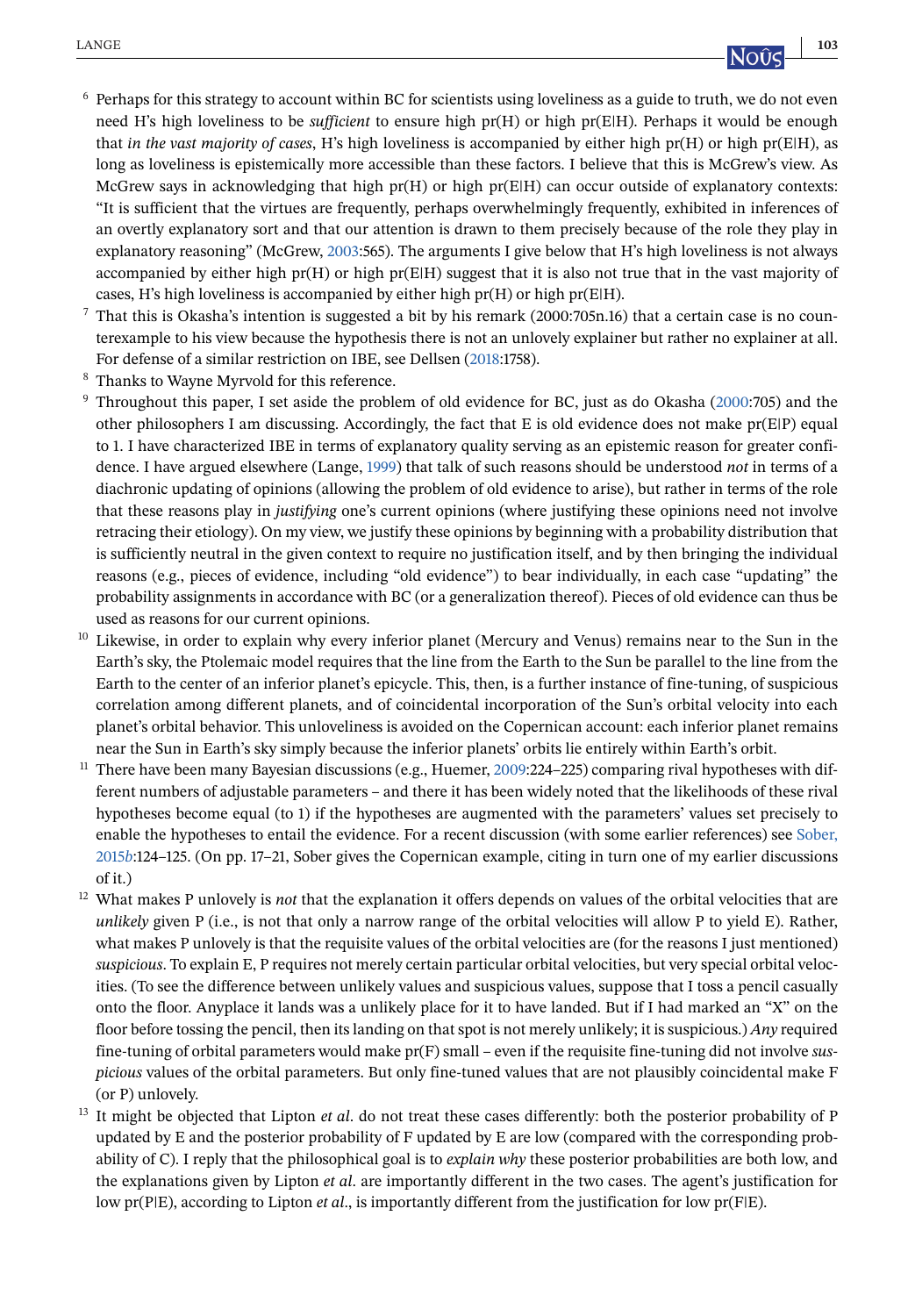- <span id="page-20-0"></span><sup>14</sup> It might be objected that P, even if true, could not explain E. Rather, P could help to explain E only after P is supplemented by auxiliary hypotheses concerning the orbital velocities. But then the explainer is effectively F, and so we no longer have two cases, P and F. To this objection, I reply, first of all, that P alone is at least a partial explanation of E; in certain contexts, it would even constitute a complete explanation. (After all, even F in certain contexts is merely a partial explanation – namely, in those contexts where a complete explanation would have to specify why the orbital velocities have the particular values in F or why the planets circle the Earth.) Secondly, I reply that even if P would not by itself potentially explain E, P could be turned into a potential explainer by being supplemented with auxiliary hypotheses that do *not* turn P into F – that is, by being supplemented with auxiliary hypothesis that do not allow the explainer to entail E. Suppose we supplement P with the auxiliary hypothesis that the orbital velocities were fixed randomly by some physical process that could have produced any values within a suitably wide range ("most" values in which do not yield E), where the physical process is associated with a natural, flat probability density over the possible values of the orbital velocities. This strengthened hypothesis P\*, if true, would give a statistical explanation of E (at least, according to those philosophers who do not require that the explainers in a statistical explanation make the fact being explained highly likely). Nevertheless, pr(E|P\*) is very low. The Copernican model's having greater loveliness than P\* is again (on the view I am criticizing) reflected in C's greater likelihood, not in its greater prior. Yet P\* and F have the same unloveliness since in order to yield E, they require the same suspicious values of the angular velocities. They do not give the same explanation of E, but their explanations share the same source of unloveliness – and any Bayesian reconstruction of IBE should capture this similarity.
- <sup>15</sup> Of the approach to reconciling IBE to Bayesianism that I am criticizing, Douven and Schupbach [\(2015:](#page-24-0)299) say that it "provides a gloss on, rather than alternative to, Bayesianism." I agree with this characterization (though their paper offers little by way of argument for it). Henderson [\(2014\)](#page-24-0) also investigates the Copernican model's explanatory advantages over the Ptolemaic model. But her aim is to argue for precisely the supposed reconciliation between IBE and Bayesianism that I am criticizing: that these explanatory advantages *per se* do not count as epistemic reasons favoring the Copernican model over the Ptolemaic, but "a Bayesian who adopts constraints on her probabilities, which are reasonable on her own terms, would end up favouring more explanatory theories" (698–699) as a result of their automatically having higher likelihoods or priors.
- <sup>16</sup> Here is an argument that it is perfectly appropriate for a Bayesian reconstruction of IBE to treat F and P differently. Bird [\(2017:](#page-24-0)100–104,113) distinguishes between the "internal" and the "external explanatory virtues" of a hypothesis. Internal virtues (such as simplicity and unification) reflect the hypothesis alone and so are captured by pr(H). External virtues reflect H's relationship to E and so are captured by pr(E|H)/pr(E). Armed with this distinction, we might expect that since F and P are distinct hypotheses, an explanatory consideration that is internal to one could appropriately be external to the other. Though the internal/external distinction may sound natural, the argument I have been making shows that it is highly artificial in the Copernican example. F and P have exactly the same explanatory deficiency regarding E (the opposition/perigee correlation): each relies on (the same) suspicious values of the orbital velocities. That these suspicious values are built into F, whereas P's adjustable parameters must be tuned to those values, makes no difference to the explanatory deficiency, but makes it "internal" to F while "external" to P. An account of this explanatory consideration's bearing on confirmation would be better if it accorded the same treatment to this consideration for both F and P. The internal/external distinction obscures the fact that F and P suffer exactly the same deficiency as explainers of E. (For additional argument against Bird's internal/external distinction, see note 30.)
- <sup>17</sup> Sober [\(1990:](#page-25-0)76) writes: "Notice that the Bayesian biconditional  $[pr(H1/E) > pr(H2/E)$  iff  $pr(E/H1)pr(H1) >$  $pr(E/H2)pr(H2)$  does not use the word 'explanation'. Explanations have likelihoods; and sometimes they even have priors. This means that they can be evaluated for their overall plausibility. But there is no *sui generis* virtue called 'explanatoriness' that affects plausibility."
- <sup>18</sup> The Copernican example is not unusual; the same argument applies to any number of other examples. For instance, Salmon [\(1984\)](#page-25-0) considers two students who turn in word-for-word identical papers. The analogue to C is that they collaborated. The analogue to P is that they worked independently. The analogue to F is that they worked independently and here...are the specific initial conditions (including the initial states of the students' brains), where these conditions lead by law to each student's writing the same given sequence of words. Whereas P's analogue has a healthy prior, it has a low likelihood; F's analogue has a high likelihood but low prior. They have the same source of unloveliness.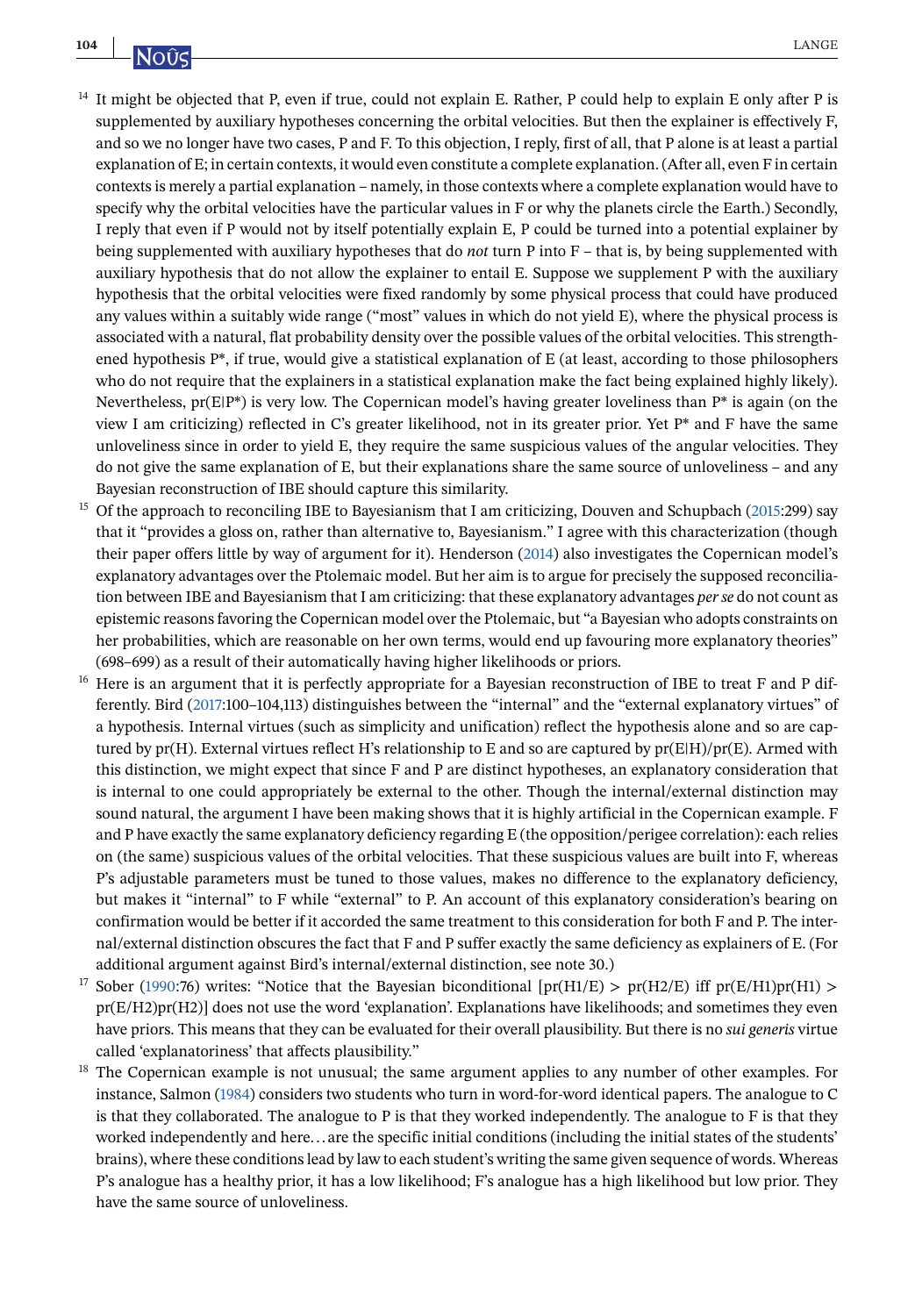- <span id="page-21-0"></span> $19$  That a potential explainer can be confirmed in this way has been noted before. For instance, Thagard [\(1978:](#page-25-0)91) says that "analogy between phenomena suggest[s] the existence of analogy between explanatory hypotheses", but he regards this as just one of the explanatory virtues (and presents it as a rule of inference). Thagard [\(1978:](#page-25-0)90), in turn, cites Achinstein [\(1971:](#page-24-0)132–133) on "analogical-explanatory inference". Sober [\(2015b:](#page-25-0)280) briefly interprets one step of Reichenbach's cubical-world argument for the existence of the "external world" as appealing to an established scientific explanation as confirming a hypothesis that would supply a similar explanation of a similar phenomenon.
- $^{20}$  Achinstein [\(2013\)](#page-24-0) argues that for any allegedly canonical explanatory virtue, the history of science has not shown that theories with it have turned out to be true more often than theories without it: "As Larry Laudan has emphasized..., if you look at the success of theories historically, using any criterion of goodness, including "loveliness," the induction will be pessimistic" (Achinstein, [2013:](#page-24-0)106). But I am not proposing that over the entire history of science, theories positing (e.g.) common causes have been more successful than other theories. Rather, I am proposing that scientists sometimes use a different, narrower line of reasoning: that for some E, most phenomena that have been explained and that are known to share certain characteristics with E have been found to have common-causal explanations, suggesting that E does, too. (The data could even be more modest: that phenomena that have been explained and are known to share certain characteristics with E have been found to have common-causal explanations more often than phenomena do generally.) For instance (recalling the example from note 18), in my experience, most cases where two students turned in word-for-word identical papers are cases where the two papers have important common causes.
- <sup>21</sup> Likewise, the pioneering meteorologist Lewis Fry Richardson wrote: "Einstein has somewhere remarked that he was guided towards his discoveries by the notion that the important laws of physics were really simple. R.H. Fowler has been heard to remark that, of two formulae, the more elegant is the more likely to be true. Dirac sought an explanation alternative to that of spin in the electron because he felt that Nature could not have arranged it in so complicated a way. These mathematicians have been brilliantly successful in dealing with mass-points and point-charges. If they would condescend to attend to meteorology the subject might be greatly enriched. But I suspect that they would have to abandon the idea that truth is really simple." (Ashford, [1985:](#page-24-0)124)
- <sup>22</sup> If Salmon is correct about explanations in anthropology and sociology, then it is a consequence of my view that a proposed explanation in those fields is often "lovelier" insofar as it is *less* simple. It might seem a bizarre usage for "loveliness" to be associated with multifactorial complexity. But bear in mind that "loveliness" is not a term from scientific practice; rather, it is Lipton's term for explanatory quality. "Good explanation" is a term from scientific practice, and it *is* realistic to expect an anthropologist or sociologist to say of a proposal that it would make a "good explanation" of some phenomenon partly because it does not seem like an oversimplification, but rather is properly multifactorial. Likewise, if early-modern astronomers had thought that the superior planets' all displaying the same "symptom" probably has the same sort of explanation as certain other phenomena, and if those other phenomena had already been explained as coincidences, then early-modern astronomers should have judged the Ptolemaic model as giving a good potential explanation and as confirmed (to some degree) by those explanations that had already been discovered. But I presume that enough "suspicious" correlations had already turned out to be non-coincidental that astronomers should have regarded the Copernican model as giving the far better explanation.
- <sup>23</sup> Because explanatory considerations can be outweighed by other considerations, a hypothesis that would give explanations of a novel kind (and so receiving no support from other, previously discovered explanations) can nevertheless be best supported all things considered. It can then, in turn, support further hypotheses of the new kind. So my account faces no regress problem; it does not entail that the adoption of one lovely explanation requires that other, similar lovely explanations have already been adopted.
- <sup>24</sup> One hypothesis can be more credible than a rival partly by virtue of supplying a better explanation *and* partly by virtue of other evidence favoring it. For instance, Lipton [\(2004:](#page-25-0)136) discusses the seventeenth-century hypothesis that a sword wound can be made to heal by "sympathetic powder" sprinkled on the sword after it caused the wound. A rival hypothesis to explain why wounds left untreated but having the powder sprinkled on the sword healed more quickly than treated wounds is that seventeenth-century unsterile "treatments" infected the wounds; wounds left untreated were less prone to infection. The latter hypothesis is favored over the former by IBE (based on other explanations, we expect healing to be explained locally, not by action at a distance) and, as Lipton notes, it would also be favored by other evidence (such as that we would see no difference in healing between "sympathetic powder" treatment and no treatment at all).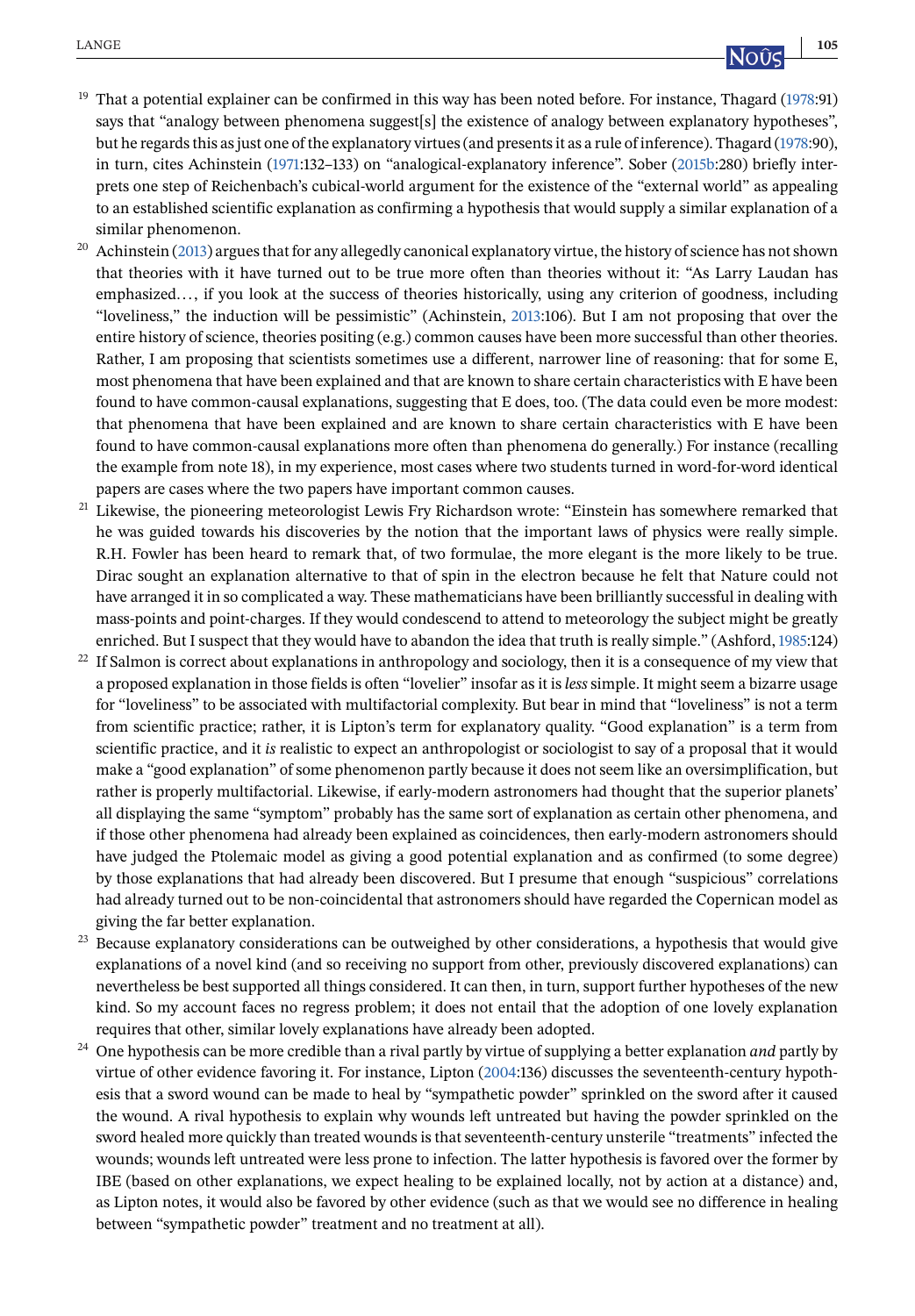- <span id="page-22-0"></span> $25$  An IBE defender who (following Lipton) sees explanatory considerations as playing merely a heuristic role (in that H's loveliness is often more epistemically accessible to an ordinary epistemic agent than her own pr(H) and pr(E|H)) need not regard certain characteristics as known *a priori* to enhance explanatory quality in every scientific theory exhibiting them. She could instead take those characteristics as I do: as known empirically to enhance or to detract from explanatory quality differently for different theories. But as long as the IBE defender treats explanatory considerations as mere heuristics that an agent can use for accessing personal priors and likelihoods, the IBE defender cannot use BC to understand the way that explanatory considerations operate as evidence that confirms or disconfirms a potentially explanatory hypothesis. That is, only by ceasing to view explanatory considerations as mere heuristics can an IBE defender use BC (as I am about to do) to understand the way that the empirical evidence of other scientific explanations confirms that certain of H's characteristics enhance the loveliness of H's potential explanations and thereby enhance H's plausibility. Only by departing from the heuristic view can IBE's defender treat the evidence of other scientific explanations (in supporting a given potential explanation's loveliness) as playing the same role as other empirical evidence does in confirming explanatory theories.
- <sup>26</sup> The possibility that Weisberg identifies is not worrisome. Suppose that H is that *m* is a law whereas H' is that *m* is true. These are obviously not rivals but some explanations appealing to H may not work if H is replaced by H'. Nevertheless, since H entails H' but not vice versa, it may well be that  $pr(H|E) < pr(H'|E)$ .
- $27$  That C's discovery would confirm H follows from Bayesian Conditionalization in a familiar way:  $pr(H|C) = pr(H) cr(C|H)/pr(C)$ , but  $pr(C|H) = 1$  since H entails C whereas  $0 < pr(C) < 1$ , so  $pr(H|C) > pr(H)$ .

```
28 That X's discovery would confirm H follows from Bayesian Conditionalization as follows:
```
By the theorem of total probability,

 $pr(H\&X) = pr(H\&X\&C) + pr(H\&X\&~C).$ 

Hence, by the definition of conditional probability,

 $pr(H\&X) = pr(H|X\&C) pr(X\&C) + pr(H|X\&~\sim C) pr(X\&~\sim C).$ 

We have supposed that other than by confirming C, there is no other possible way for X to confirm  $H - in$ other words, that pr(H|X&C) = pr(H|C) and likewise pr(H|X&∼C) = pr(H|∼C). Therefore,

 $pr(H\&X) = pr(H|C) pr(X\&C) + pr(H|\sim C) pr(X\&\sim C).$ 

By the definition of conditional probability,

 $pr(H&X) = pr(H|C) pr(C|X) pr(X) + pr(H|\sim C) pr(\sim C|X) cr(X).$ 

```
So
```

```
pr(H\&X)/pr(X) = pr(H|C) pr(C|X) + pr(H|\sim C) pr(\sim C|X).
```

```
By the definition of conditional probability,
```
 $pr(H|X) = pr(H|C) pr(C|X) + pr(H|\sim C) pr(\sim C|X).$ 

By analogous reasoning,

```
pr(H|\sim X) = pr(H|C) pr(C|\sim X) + pr(H|\sim C) pr(\sim C|\sim X).
```

```
Subtracting the previous two equations, we find
```
 $pr(H|X) - pr(H|\sim X) = pr(H|C) [pr(C|X) - pr(C|\sim X)] + pr(H|\sim C) [pr(\sim C|X) - pr(\sim C|\sim X)].$ 

Since pr(∼C|X) = 1 – pr(C|X) and pr(∼C|∼X) = 1 – pr(C|∼X), it follows that  $[pr(\sim C|X)$  –  $pr(\sim C|\sim X)$ ] = [pr(C|∼X) – pr(C|X)]. Hence,

 $pr(H|X) - pr(H|\sim X) = pr(H|C) [pr(C|X) - pr(C|\sim X)] + pr(H|\sim C) [pr(C|\sim X) - pr(C|X)]$  $= [\text{pr(H|C) - pr(H|∼C)] } [\text{pr(C|X) - pr(C|∼X)].$ 

Therefore, since C would incrementally confirm H ( $[pr(H|C) - pr(H|\sim C)] > 0$ ) and X would incrementally confirm C ( $[pr(C|X) - pr(C|\sim X)] > 0$ ), it follows that X would incrementally confirm H ( $[pr(H|X) - pr(C|\sim X)] > 0$ ), it follows that X would incrementally confirm H ( $[pr(H|X) - pr(C|\sim X)] > 0$ ). pr(H|∼X)] > 0). After writing this paper, I noticed that Sober [\(2015b:](#page-25-0) 249) appeals to the same "transitivity" principle in evaluating one version of the argument from evil and the same result is proved by Shogenji [\(2003:](#page-25-0)614- 615). It may appear elsewhere as well.

- <sup>29</sup> If "H" is replaced by "H\*" in the argument in the previous note, then since C would not incrementally confirm H\* ([pr(H\*|C) – pr(H\*|∼C)] ≤ 0), it follows from the conclusion of that argument that X would not incrementally confirm H\* ([pr(H\*|X) – pr(H\*|∼X)] ≤ 0).
- <sup>30</sup> As on my proposal, Bird [\(2017:](#page-24-0)112) sees a hypothesis's loveliness as evaluated in light of evidence rather than *a priori*. Accordingly, Bird [\(2017:](#page-24-0)115) likewise sees the explanatory virtues as able to vary with the scientific field. However, Bird regards some of these evaluations as not being captured by Bayesian conditionalization on evidence (and so sees these explanatory virtues as "internal" (i.e., "evidence-independent") rather than "external" –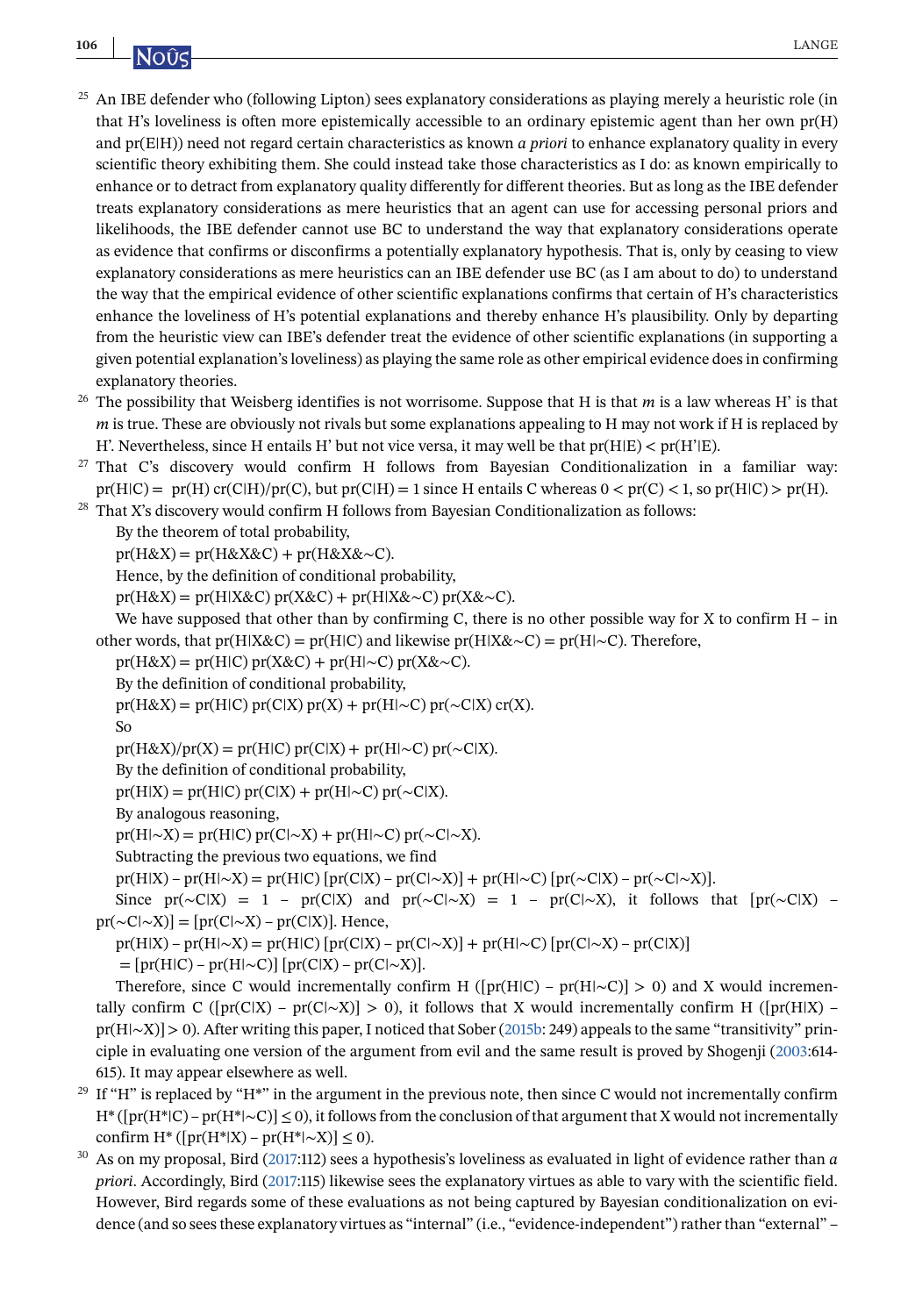<span id="page-23-0"></span>see note 16 above). By contrast, I see no reason why these evaluations cannot be captured by the kind of Bayesian updating that I have just described, where the evidence on which H is being conditionalized consists of the explanations we discover in accepting other theories. For example, regarding Coulomb's proposed inverse-square law of electrostatics, Bird [\(2017:](#page-24-0)113) says that "even before the torsion balance experiments that he carried out, this hypothesis carried a high degree of (evidence-independent) plausibility because of its analogy to the inverse square law of gravitation. This is evidence-independent plausibility in that it is not the product of any process of conditionalization (e.g., on the law of gravitation)." By contrast, I see this contribution to the plausibility of Coulomb's hypothesis as captured by conditionalization on evidence in the manner I have just described. In particular, Coulomb's hypothesis gained some plausibility precisely from its potential to provide explanations similar to those provided by Newton's gravitational-force law. This confirmation of Coulomb's hypothesis (H), prior to the torsion balance experiments, can be understood in terms of conditionalization on X (that various facts are explained by Newton's law – explanations of the same sort as H would give some possible results E of future torsion balance experiments). It seems advantageous to understand the way that evidence of other explanations underwrites our confidence in a given theory (by virtue of that theory's characteristics as a potential explainer) by using the same means as we use to understand the way that evidence confirms theories generally. Nevertheless, I agree with Bird's [\(2017:](#page-24-0)114) general point that "scientists acquire their sense of explanatory virtues from their training with and use of exemplars" (though these exemplars should include newly discovered explanations, not merely explanations that institute a Kuhnian paradigm).

 $31$  Recently, Hartmann and Fitelson [\(2015\)](#page-24-0) have appealed to such a hypothesis.

- <sup>32</sup> To presuppose that laws are necessary and can explain is not to beg the question against the Humean. On the contrary, Humeans and non-Humeans alike recognize that laws possess these features in scientific practice. For instance, Lewis [\(1999:](#page-25-0)232) writes: "If you're prepared to grant that theorems of the best system are rightly called laws, presumably you'll also want to say that they underlie causal explanations; that they support counterfactuals; that they are not mere coincidences; that they and their consequences are in some good sense necessary; and that they may be confirmed by their instances." Of course, many philosophers have argued that Humeans are mistaken in regarding various truths as able to acquire a genuine kind of necessity or power to explain by virtue of their status as theorems of the best system. But this is not the argument that I am concerned with here. I am not arguing for a non-Humean account of law (e.g., as the only way to account for the laws' necessity and explanatory power); rather, I am arguing against one prominent Humean argument against a non-Humean account (i.e., that a non-Humean account renders lawhood epistemically inaccessible), so I am free to adopt the Humean's premises (e.g., that laws are necessary and have explanatory power) for the sake of argument in order to show that even granting these premises, the argument against a non-Humean account does not succeed.
- <sup>33</sup> As we have seen, this confirmation requires our having some prior confidence that these other repeated failures, if they occur, have the same kind of explanation as our repeated failures to change the net charge, if they occur. Perhaps Earman and Roberts would say that we are not entitled to such prior opinions (cf. Earman & Roberts, [2005:](#page-24-0)264). But these opinions are not about laws specifically and so they are not the kind of opinions that Earman and Roberts believe we are never epistemically justified in holding if Humean Supervenience is false. Furthermore, they seem little different from other kinds of prior opinions that underwrite ampliation, and Earman and Roberts are not wholesale inductive skeptics.
- <sup>34</sup> Pincock [\(2007\)](#page-25-0) and Lange [\(2013,](#page-25-0) [2017\)](#page-25-0) discuss these and similar explanations. It makes no difference to my argument whether we initially discovered *a priori* (by mathematical proof) that our success was mathematically impossible, or whether we discovered its impossibility empirically (by IBE): we tried so many ways to cross those bridges yet always failed, and we considered whether that failure was from lack of imagination or bad luck, and we eventually concluded that there was a deeper reason.
- <sup>35</sup> Of course, there are many differences between mathematical necessity and natural necessity; for instance, mathematical necessities can be discovered *a priori* and mathematical necessity is stronger than natural necessity. But these differences do nothing to keep mathematical and natural necessities from explaining in the same way: by revealing that some fact holds because it had to hold. This similarity between their roles in one kind of explanation is not undermined by the existence of other kinds of explanation in which natural necessities play roles that could not be played by mathematical necessities, or vice versa. Moreover, there are obviously many cases where our failure to bring about some result cannot be explained by the result's impossibility; we justly conclude that we failed despite the fact that success is possible. But insofar as we have tried repeatedly, employing diverse means under seemingly propitious circumstances, and insofar as other kinds of explanation for our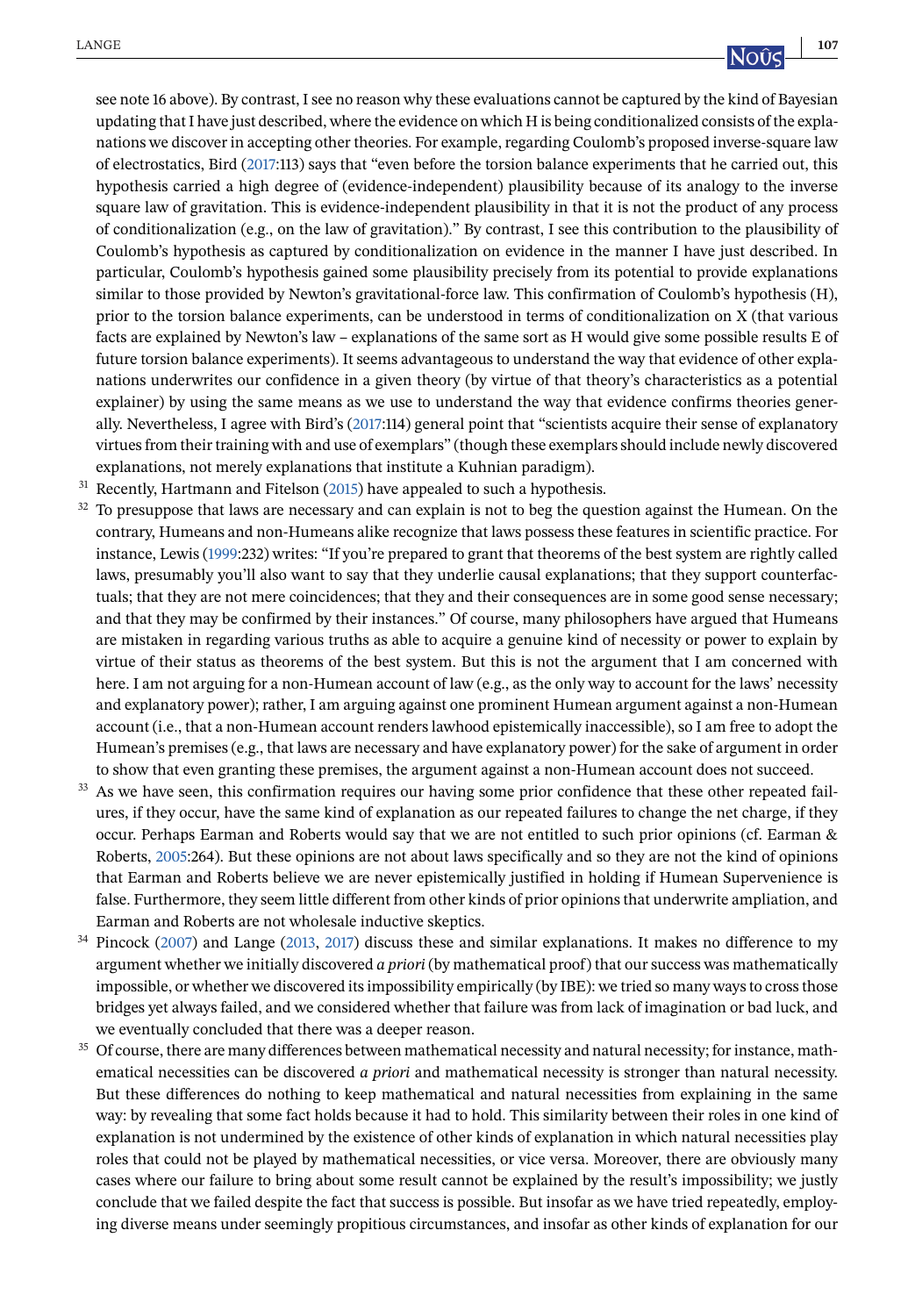<span id="page-24-0"></span>repeated failure are implausible, we may come to be warranted in believing that we failed because success was impossible. (For more on such explanations, see Lange, [2017.](#page-25-0))

- <sup>36</sup> Again, this account of how we discovered natural necessity does not conflict with a Humean account of natural law. As I mentioned in note 32, the Humean believes that laws of nature possess a kind of necessity (though, of course, the Humean takes their necessity as arising from their possessing some feature involving no irreducibly modal ingredient – on Lewis's account, for instance, from their membership in the best system). Once again, whether the Humean's conception of necessity is substantial enough to do the work required of it is a perennial issue that is not being addressed here. For more on what natural necessity has in common with other varieties of necessity by virtue of which they all qualify as varieties of the same thing, while possessing different strengths, see Lange, [2009.](#page-25-0)
- <sup>37</sup> My thanks to F. Dellsen, B. Kment, M. Kotzen, W.G. Lycan, W. Myrvold, F. Nappo, J. Roberts, and audiences at King's College London; the "Hempel and Beyond" conference at the University of Cologne; the 2016 "Metaphysics at the Ranch" conference; and the inaugural Stephen Humphrey Lecture at the University of California, Santa Barbara.

## **REFERENCES**

Achinstein, P. (1971). *Law and Explanation*. Oxford: Clarendon.

- Achinstein, P. (2013). *Evidence and Method*. Oxford: Oxford University Press. Retrieved from [http://doi.org/10.1093/](http://doi.org/10.1093/acprof:oPo/9780199921850.001.001) [acprof:oPo/9780199921850.001.001](http://doi.org/10.1093/acprof:oPo/9780199921850.001.001)
- Ashford, O. (1985). *Prophet or Professor? The Life and Work of Lewis Fry Richardson*. Bristol and Boston: Adam Hilger.
- Bird, A. (2017). Inference to the best explanation, Bayesianism, and knowledge. In K. McCain & T. Poston (Eds.), *Best Explanations* (pp. 97–120). Oxford: Oxford University Press. Retrieved from [http://doi.org/10.1093/oso/](http://doi.org/10.1093/oso/9780198746904.003.0007) [9780198746904.003.0007](http://doi.org/10.1093/oso/9780198746904.003.0007)
- Crick, F. (1988). *What Mad Pursuit*. New York: Basic Books.
- Darwin, C. (1873). *The Origin of Species* (6th ed). London: Murray.
- Dellsen, F. (2018). The heuristic conception of inference to the best explanation. *Philosophical Studies*, *175*, 1745– 1776. Retrieved from <http://doi.org/10.1007/s11098-017-0933-2>
- Douven, I. (2013). Inference to the best explanation, Dutch books, and inaccuracy minimisation. *Philosophical Quarterly*, *63*, 428–444. Retrieved from <http://doi.org/10.1111/1467-9213.12032>
- Douven, I., & Schupbach, J. (2015). The role of explanatory considerations in updating. *Cognition*, *142*, 299–311. Retrieved from <http://doi.org/10.1016/j.cognition.2015.04.017>
- Earman, J., & Roberts, J. (2005). Contact with the nomic: A challenge for deniers of Humean supervenience about laws of nature, Part II. *Philosophy and Phenomenological Research*, *71*, 253–286. Retrieved from [http://doi.org/](http://doi.org/10.1111/j.1933-1592.2005.tb00449.x) [10.1111/j.1933-1592.2005.tb00449.x](http://doi.org/10.1111/j.1933-1592.2005.tb00449.x)
- Gingerich, O. (1975). 'Crisis' vs. aesthetic in the Copernican revolution. In A. Beer & K. Strand (Eds.), *Copernicus: Yesterday and Today* (pp. 85–93). Oxford: Pergamon.
- Harman, G. (1965). Inference to the best explanation. *Philosophical Review*, *74*, 88–95.
- Hartmann, S., & Fitelson, B. (2015). A new Garber-style solution to the problem of old evidence. *Philosophy of Science*, *82*, 712–717. Retrieved from <http://doi.org/10.1086/682916>
- Henderson, L. (2014). Bayesianism and inference to the best explanation. *British Journal for the Philosophy of Science*, *65*, 687–715. Retrieved from <http://doi.org/10.1093/bjps/axt020>
- Hon, G., & Rakover, S. (2001). *Explanation: Theoretical Approaches and Applications*. Dordrecht: Kluwer. Retrieved from <http://doi.org/10.1007/978-94-015-9731-9>
- Huemer, M. (2009). When is parsimony a virtue? *Philosophical Quarterly*, *59*, 216–236. Retrieved from [http://doi.](http://doi.org/10.1111/j.1467-9213.2008.569.x) [org/10.1111/j.1467-9213.2008.569.x](http://doi.org/10.1111/j.1467-9213.2008.569.x)
- Jardine, N. (1984). *The Birth of History and Philosophy of Science: Kepler's "A Defense of Tycho Against Ursus"*. Cambridge: Cambridge University Press.
- Kepler, J. (1981). *Mysterium Cosmographicum*. New York: Abaris.
- Lange, M. (1999). Calibration and the epistemological role of Bayesian conditionalization. *The Journal of Philosophy*, *96*, 294–324. Retrieved from <http://doi.org/10.2307/2564680>